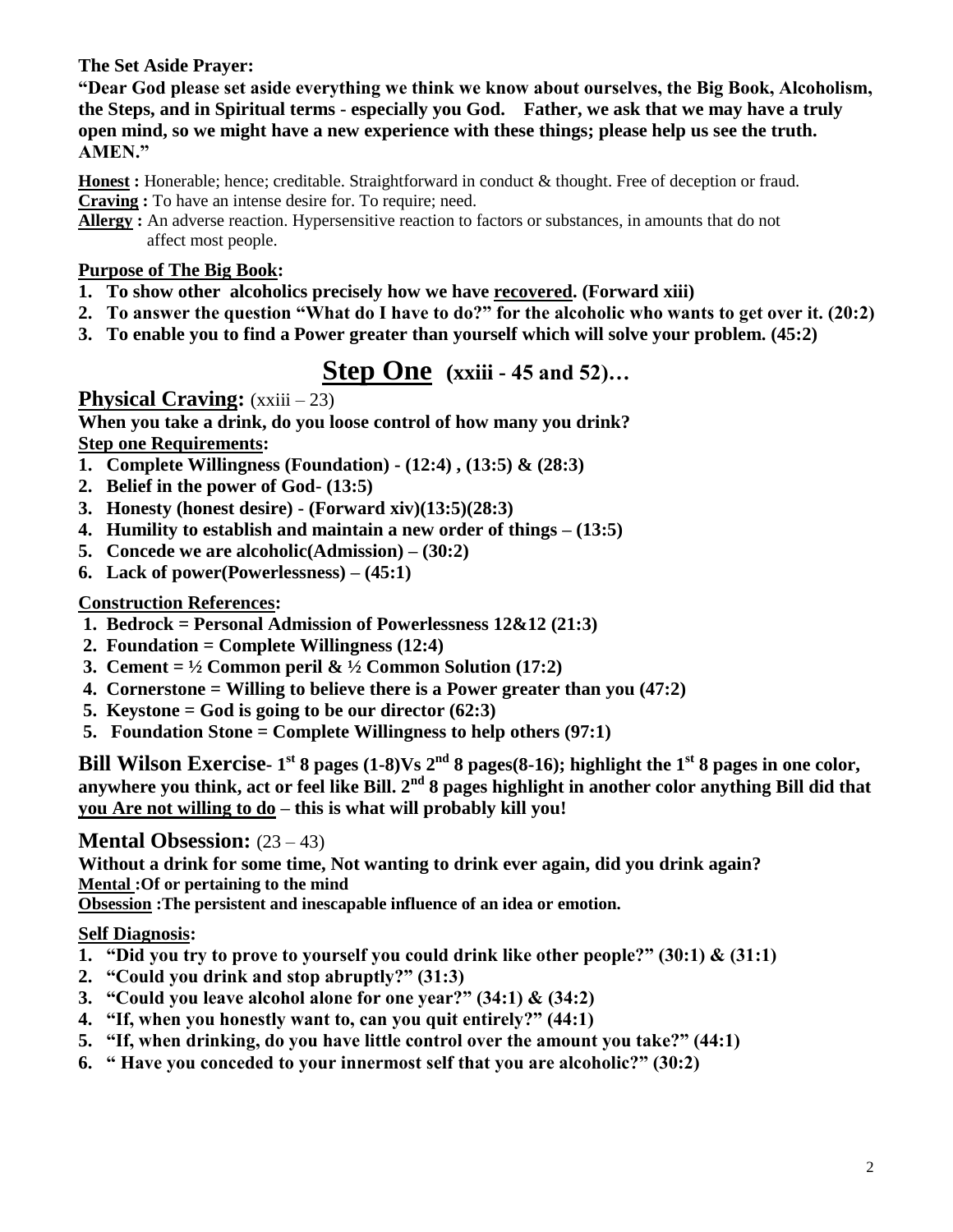**you ever pick up a drink again, even after terrible things had happened to you? Insanity :State of being insane; madness; lunacy. The four principle types are: Melancholia :depression of spirits; dejection Mania :Excessive excitement or enthusiasm; a craze; a rage; a furor Delusional insanity :False belief; misconception Dementia :out of one's mind, mad. To deprive of reason; derange.** 

#### **Unmanageability: [(8:1) (151:1) (52:2)]**

**Does this describe how you felt while drinking or how you feel today? Unmanageable :To not have under control and direction; hence, unable to carry on.** 

**4 Times we drink again and 3 warnings:** 

- **1. If we fail to perfect and enlarge our Spiritual Life. (14:6)**
- **2. If we fail to rid ourselves of selfishness and self-centeredness. (62:2)**
- **3. If we Shutout the sunlight of spirit with resentment. (66:1)**
- **4. If we knowingly Continue to harm others with sex. (70:1)**
	- A. If we Skip the  $5<sup>th</sup>$  step. (72:2)
	- **B. If we allow the fear of our creditors to block us from facing them. (78:2)**
	- **C. If we fail to immediately try to repair our damage to the family. (99:1)**

#### **Step One wrap up Questions:**

- **1. Can you or could you control the amount you drink once you start to drink?**
- **2. Do you believe that physical craving would occur if you took a drink today?**
- **3. Could you take 2 drinks a day for 30 days? – No more, no less?…**
- **4. Does your experience abundantly confirm that once you put alcohol into your system, something happens in the bodily and mental sense, which makes it virtually impossible for you to stop?" (22:4)**
- **5. Did you ever drink when you didn't want to? – Even after swearing drinking off forever?(34:3)**
- **6. Do you believe that Personal Knowledge is of no use with respect to your drinking?(37:2)**
- **7. Do you believe that you will be unable to stop drinking on the basis of self-knowledge?(39:1)**
- **8. Do you believe you have lost the power of choice in drink? (24:1)**
- **9. Do you believe that you have only two choices today? (25:3&44:2) A.) To live spiritually or B.) To die an alcoholic death?**
- **10. Do you believe you have a spiritual malady which creates unmanageability in your life?(43:1)**
- **11. Do you believe that lack of power is your dilemma?(45:1)**
- **12. Do you believe that a time may come where you will have no effective mental defense against the first drink? (24:1) & (43:3)**
- **13. Do you believe your defense must come from a Higher Power? (43:3)**
- **14. Do you believe that you have to find a power greater than yourself which will solve Your problem?(45:2)**

#### **"We admitted we were powerless over alcohol – that our lives had become unmanageable"**

**We:** Me and my 12 Stepper, Me and My Group, Me and AA, Finally The 3 Dimensional "We" - Me, God & AA

- **Admission**: The granting of an argument or position not proved; acknowledgement; concession. The price of entrance.
- **Powerless**: Unable to produce effect. Denotes merely a lack of power. Impotent, commonly adds the implication of positive weakness or especially ineffectiveness.
- **Lives**: (Pl. of Life) Existence, especially conscious existence conceived as a quality of the soul. Way or manner of living ; hence, human affairs; also lives considered collectively as forming a class or type.

**Unmanageable**: To not have under control and/or direction; hence, unable to carry on.

**We alcoholics, have conceded to our Innermost Selves (hearts), We were powerless, during(craving), and after our drinking(mental obsession). And even years after we quit our drinking our lives had become unmanageable because of our Spiritual Malady.**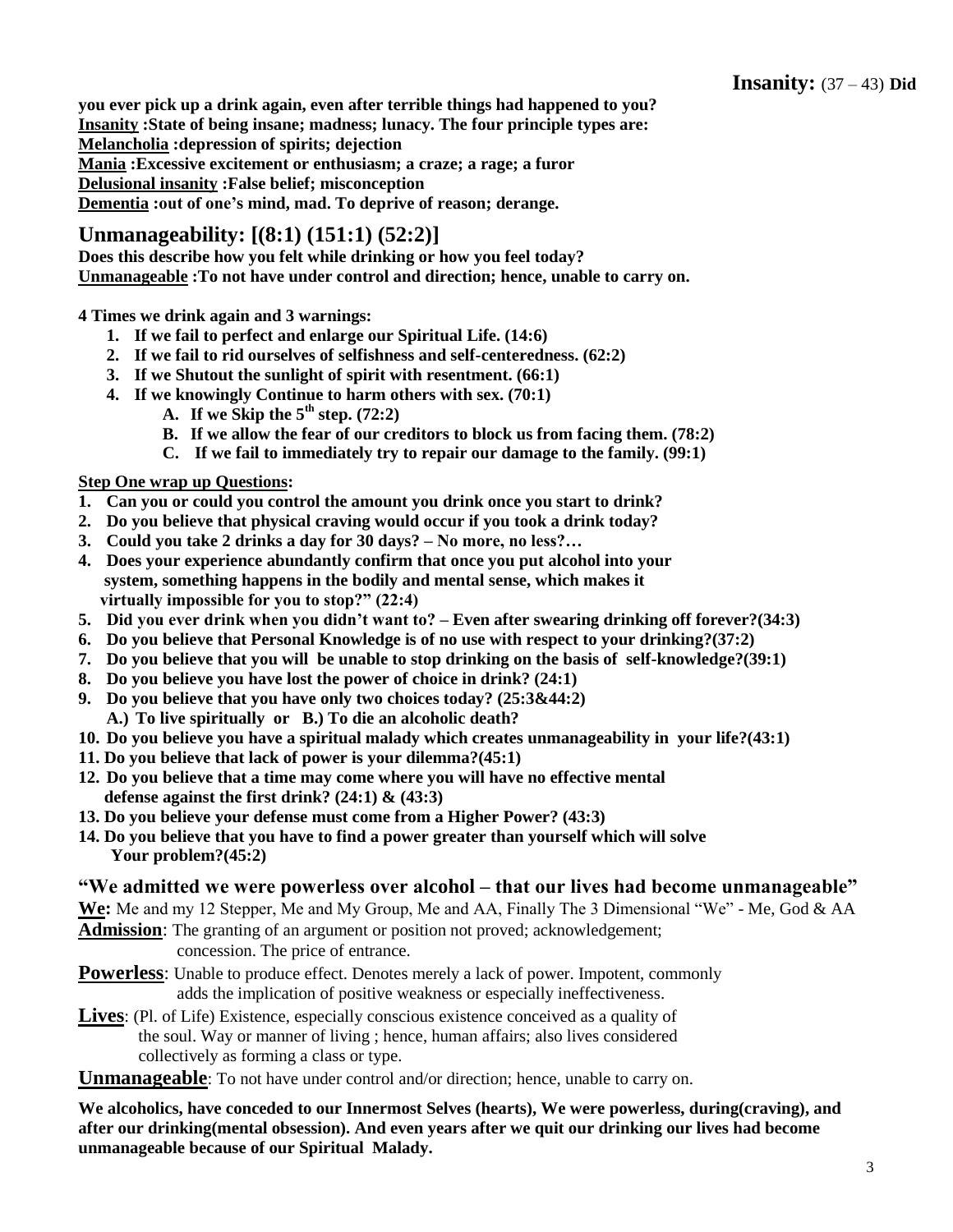**Step Two** (46-57) **"Where and how were we to find this power?"**

**"The How" (46:1 – 47:2):**

**Four Requirements to Commence Spiritual Growth:**

- **1. Lay aside prejudice (46:1)**
- **2. Express even a willingness to believe in a Power greater than ourselves (46:1)**
- **3. Earnestly seek God (46:2)**
- **4. Ask yourself what spiritual terms mean to you (47:1)**

#### **'Cornerstone' Question:**

**"Do I now believe, or am I even willing to believe, that there is a Power greater than myself?" (47:2)**

#### **3 Barriers to Spiritual Growth:**

- **1. Obstinacy (48:0)**
- **2. Sensitiveness (48:0)**
- **3. Unreasoning Prejudice (48:0)**

**2 nd Step Promises (50:2 – 50:4):**

**Four Step Two Requirements to get 2nd Step Promises and for Long Term Sobriety :**

- **1. Leave aside the drink question (51:0)**
- **2. Tell why living was so unsatisfactory (What it was like) (51:0)**
- **3. Show how the change came over you (What happened) (51:0)**
- **4. Share why the Presence of God is today the most important fact of your life (What it's like now) (51:0)**

**2 nd Step Proposition :**

**" Either God is everything or else He is nothing. God either is, or He isn't. What was our choice to be?" (53:2)**

**"The Where" (55:1-55:4)**

**Read How it works: From the original manuscript page 26-27- Emphasize the changes thru (60:3) Go Back to regular Manuscript for The A B C's (60:2):**

**A.) That** *you* **are alcoholic and cannot manage your own life. (60:3 original manuscript)**

**B.) That probably no human power** *can* **relieve your alcoholism. (60:3 original manuscript)**

**C.) That God** *can and will.* **(60:3 original manuscript)**

*If you are not convinced on these vital issues, you ought to re-read the book to this point or else throw it away!* **(Go back to 60:3 regular manuscript)**

**Two Keystone Requirements before taking the Third Step:**

**1. We are convinced that any life run on self-will can hardly be a success. (60:4) We had to quit playing God. It didn't work. (62:3)**

**Step Three** (62:3 - 63:2) **What is our decision in Step Three?**

### **3 rd Step Prayer:**

*Get down upon your knees and say to your Maker, as you understand Him:* **(63:2 original manuscript) "God, I offer myself to thee - to build with me and do with me as Thou wilt. Relieve me of the bondage of self, that I may better do Thy will. Take away my difficulties, that victory over them may bear witness to those I would help of Thy Power, Thy Love and Thy Way of life. May I do Thy will always!"** 

**Bob Bisanz says… " Any step worth taking is worth taking wrong…"**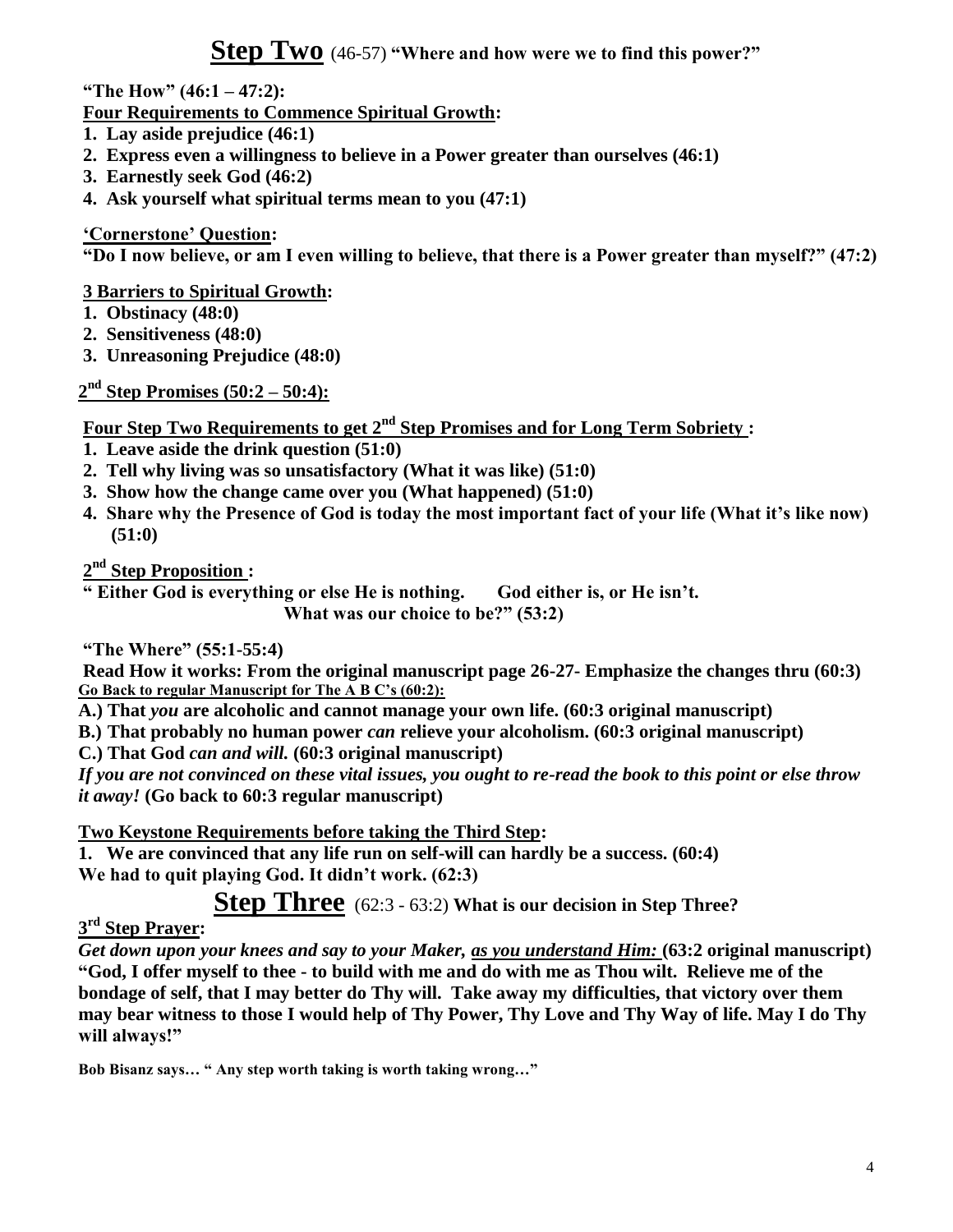#### Revision #6 May 14, 2001 **The 2nd Step Proposition Exercise**

The  $2<sup>nd</sup>$  Step Proposition Exercise is a specific Spiritual exercise for members of Alcoholics Anonymous interested in attaining a new level in the 4Th Dimension of existence. The whole purpose of this exercise is to have a new experience and to discover that which has been blocking us off from God. In this exercise we will identify the areas of our lives where our ego is still trying to get away with control through self-will, justification and delusion. This exercise should provide each of us with tools and directions for how to get back onto the spiritual "beam". It is designed to guide us through the areas of our lives that need the immediate focus of God's Love, gives us specifics for our prayers and provides us vision for our lives, toward which we need to move.

On page 53:2 of the Big Book, Alcoholics Anonymous we are given the Second Step Proposition - "When we became alcoholics, crushed by a self-imposed crisis we could not postpone or evade, we had to fearlessly face the proposition that either **God is everything or else He is nothing**. God either is, or He isn't. What was our choice to be?" For most of us, intellectually, we said "God is everything" and moved on to Step Three. But, for the real alcoholic, this decision has to be made "deep down within" at the gut level of concession. The same gut level where we finally had to admit defeat with respect to our alcoholism. For the real alcoholic, the longest distance in the world can be from the head to the heart. A mental decision of this magnitude just won't cut it for us. We have to admit to this concession at our deepest level for it to offer us humility in the amount we require to achieve success with serenity and to live a happy, usefully whole life.

Since most of us blow right past the  $2<sup>nd</sup>$  Step proposition, we hit Step Three still operating within our minds. Therefore, we concede to Step Three only in our mind as well. Usually, and **only with respect to our drinking,** we agree in our minds eye to have a new director and to let God tell us what we should do. We agree to be God's agent and to let Him empower us in the works we do. And lastly, we agree that God is going to be our new Father, He will provide what we need "if we keep close to Him and performed His work well." Like a good Father, God will Love us unconditionally, He will provide what we need and if we get out of line, He will correct us back on track, gently.

So, with respect to our drinking, our A.A. life may seem somewhat manageable for a time. We have surrendered; we have given up and admitted defeat, conceded **to our innermost selves** that we are powerless and may have actually stopped trying to run the whole show. But, in relatively short order, this same alcoholic who is now "sober", only having conceded Steps Two and Three in his mind, can't figure out why he is having trouble in several other areas of his life, all at the same time. His A.A. life seems O.K. but the rest of his life starts to unravel. He knows he has missed something but he can't figure out what? Nor can he figure out why?

The answer for our real alcoholic is simple and it's because we have missed two major points....

First, **we have only conceded in our mind** and Secondly, **we have left our Ego unchecked so it can rebuild**. Let's take a look at each point separately:

First, where does the Big Book tell us the problem of the real alcoholic resides? (23:1) "…the main problem of the alcoholic centers in his mind…." So, conceding only in the mind doesn't work because, as alcoholics, we are masters of delusion. The Big Book says, (xxvi:4) "…they [alcoholics] cannot after a time differentiate the true from the false." As alcoholics, we lie to ourselves better than anyone else and unfortunately, we believe our own lies!

Secondly, our history books tell us of the dangers of the alcoholic Ego and how it rebuilds if left unchecked. Let's take a look at what Dr. Harry Tiebout, one of A.A.'s founders has to say. Dr. Tiebout writes in (A.A. comes of Age 311:2)"…the so-called typical alcoholic is a narcissistic **egocentric core**, dominated by feelings of omnipotence, intent on maintaining at all costs its **inner integrity**…**Inwardly** the alcoholic brooks no control from man or God. He, the alcoholic, is and must be master of his destiny. He will fight to the end to preserve that position…*if* the alcoholic can *truly accept* the presence of a Power greater than himself, [Step Two] he, by that very step, modifies at least temporarily and possibly permanently **his deepest inner structure** and when he does so without resentment or struggle, then he is no longer typically alcoholic. And the strange thing is that if the alcoholic can **sustain that inner feeling of acceptance, he can and will remain sober for the rest of his life**."

(A.A. comes of Age 313:2) "…a religious or spiritual awakening is the act of **giving up one's reliance on one's omnipotence**.[Step Three] The defiant individuality no longer defies but **accepts help, guidance, and control from the outside**. And as the individual relinquishes his negative, aggressive feelings toward himself and towards life, he finds himself overwhelmed by strongly positive ones such as love, friendliness, peacefulness, and pervading contentment, which state is the exact antithesis of the former restlessness and irritability. (A.A. comes of Age 317:0) "…all members of Alcoholics Anonymous who succeed in remaining dry, sooner or later undergo the same change in personality. **They must lose the narcissistic element permanently**; **otherwise the program of Alcoholics Anonymous works only temporarily**…Regardless of his final conception of that Power, unless the individual attains in the course of time a sense of the reality and nearness of a Greater Power**, his egocentric nature will reassert itself with undiminished intensity, and drinking will again enter into the picture."**

Let's paraphrase what Dr. Tiebout just said:

- 1.) If we don't **"***truly accept***"** Step Two at "**our deepest inner structure"** we can't "**sustain that inner feeling of acceptance" and "remain sober".**
- 2.) We must give up "**reliance on one's omnipotence**" through Step Three and accept "**help, guidance, and control from the outside".** We have to "**lose the narcissistic element permanently**; **otherwise the program of Alcoholics Anonymous works only temporarily"** because…
- 3.) Our "**egocentric nature will reassert itself** [rebuild] **with undiminished intensity**, **and drinking will again enter into the picture."**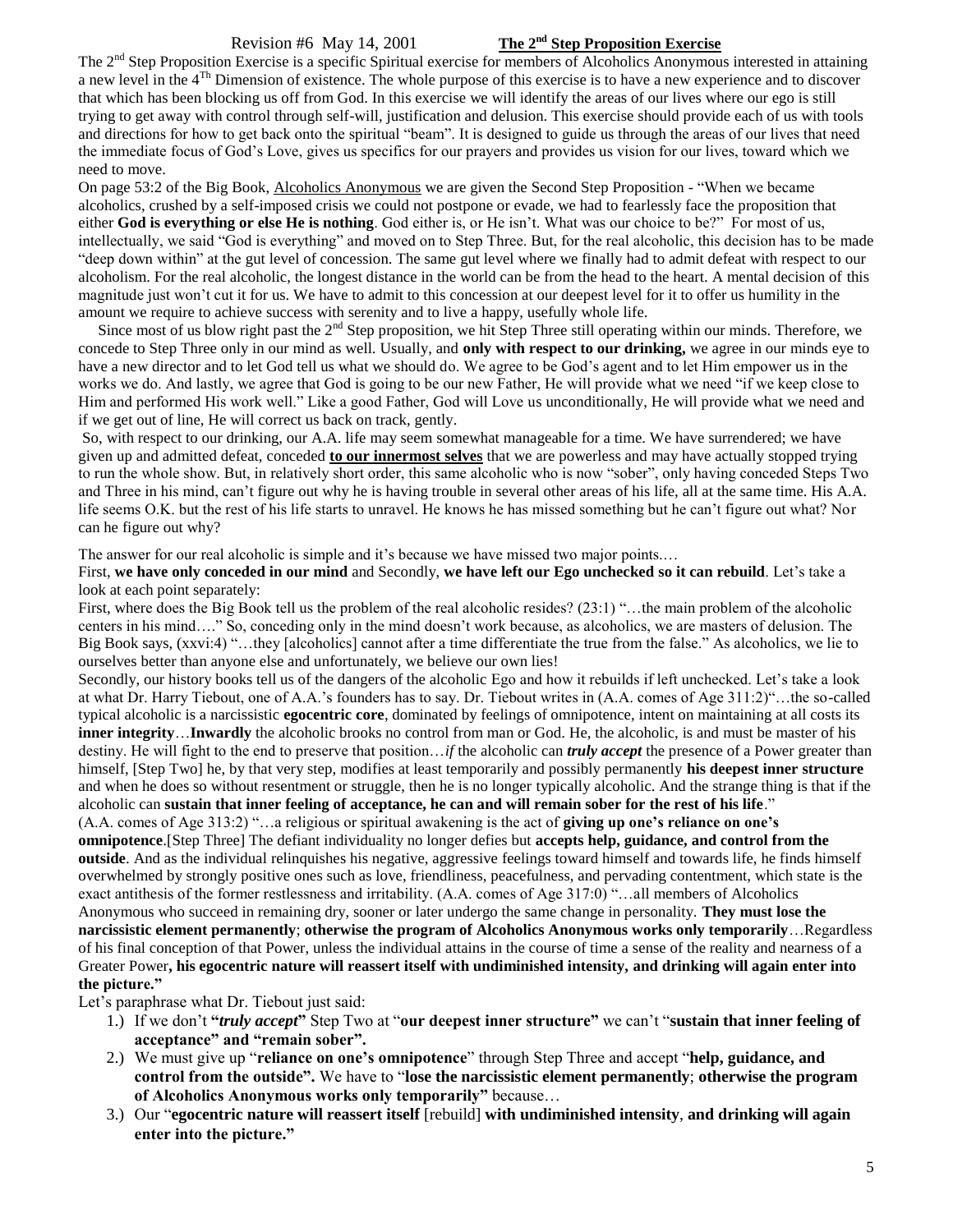So, back to our original question… Why is our life outside of A.A. such a mess?

Because our alcoholic ego has rebuilt itself! Remember, we only conceded our drinking and we only conceded that in our mind. We haven't conceded the "everything" that the Second Step requires to **our innermost selves**. We haven't conceded that our life **outside of A.A. is unmanageable**! We haven't admitted defeat or conceded to our powerlessness in running the rest of our life.

If our choice in the Second Step Proposition is: "God is everything" then, **we have to give God everything!** We can't just give Him the drinking aspects of our life. We must Give God complete control of **our entire life** through a concession at the deepest level, to **our innermost selves**. And let's not forget that we took the Third Step where **we offered ourselves to God**. We offered ourselves for Him to: "…build with me and to do with me as thou wilt…". That means God is running the show, the whole show. We don't get a vote. As Don P. says "Your life is none of your damn business." The Third Step says, "Made a decision to turn our will [**what I want**] and our lives [**everything about our actions and our life**] over to the care of God…" From this point on, "**what I want does not matter**". It's what God wants that matters. That's why my sponsor made me write, "**What I want does not matter**" all over the place so I could see it all day, every day.

O.K. you say, now that we know what the problem is, what do I have to do? Well, that's exactly what this exercise is all about…

First, before we begin to write, I suggest prayer and meditation. I pray and meditate because I have experienced what the Big Book says- that my own prejudice is one of my greatest roadblocks to true progress. Therefore, before I begin any inventory or Step work, keeping in mind my Powerlessness of Step One, I always seek Power through Prayer and meditation…I have included this set aside prayer which you may find helpful:

"God, I ask you to be with me, to guide and direct me as I seek your truth. Father, please set aside within me, that which would block me off from the truth. Lay aside my Prejudices about what I think I know about this process, this exercise, and my spiritual condition. Remove my fears about what I may find out about myself Lord and help me realize your truth."

top of column one write out this question: **What areas of my life have I not given or am I not willing to give to God?**  Then fill in column one with all the areas of your life where this applies. For me, I find it helpful if I use the tornado exercise to help me identify these areas of my life.

What is the tornado exercise you ask? Well, it comes from the Big Book (82:3) "The alcoholic is like a tornado roaring his way through the lives of others." So, if I'm the tornado, who gets effected first? The person who is closest to me-my spouse. Then mentally, I start spiraling out through my life. Who gets hit next? My kids. And next? My siblings, parents, friends, co-workers, church members, neighbors etc. Keep spiraling further out and ask these questions as you go. They will help you identify your problem areas of control: Have I given each of these relationships and their outcome over to God? Am I still trying to control these relationships? When I think of these people, does the hair on the back of my neck stand up or am I at peace? Do these people bother me? Are they a burden to me? And lastly…

I ask these questions: "In what areas of my life have I been generally unhappy, frustrated, angry, or upset about lately? What have I been complaining about? In what areas has my drama been lately? In what areas have I not been getting my way? Examples include: My job, finances, investments, relationships, spirituality, physical condition, etc. When you are done, move on to column two.

At the top of column two write this: **Why am I afraid to give these areas to God? I am afraid of:**

Here (column two) we identify why we are afraid and we list all of our fears in reference to the areas of our life (column one) that we haven't given to God.

Now, number your fears (1,2,3,etc.) and then flip your sheet over and write a corresponding number on the back of your sheet for each numbered fear.

Now that we have a list of fears, we can turn back to the fear instruction from the Big Book (68:3) "…We ask Him [God] to remove our fear and direct our attention to what He would have us be." So, let's follow the instruction and ask God to remove each one of these fears we have just listed…

The problem with us alcoholics is that most of us stop there. We miss the second half of our fear instructions (and direct our attention to what He would have us be). We may have asked God to remove the fear but we still don't have a vision of where we need to go with God.

Therefore, we now meditate on what we think God wants us to "**be"**. Notice that it doesn't say "do", it says, "**be**". There is a huge difference between the two ("being" and "doing") and the best analogy I can make is "going on a trip". Before you go on a trip, you have to know from where you are starting (column one) then, you have to know where it is that you want to go (what God wants us to be) and only then can you figure a way to get there. It's the same thing when dealing with our Egos; we need to know where our ego has us deluded (our starting point). Then we have to realize where we really should be going (what God wants us to be) and only then we can come up with a plan as to how to get from here to where we need to go. Remember the instructions we are given as part of the  $10^{th}$  Step, (85:1) "Every day is a day when we must carry the vision of God's will into all of our activities. "How can I best serve Thee-Thy will not mine be done"." Once we have a vision of what God wants us to be, we write our vision next to the number of the fear to which it corresponds.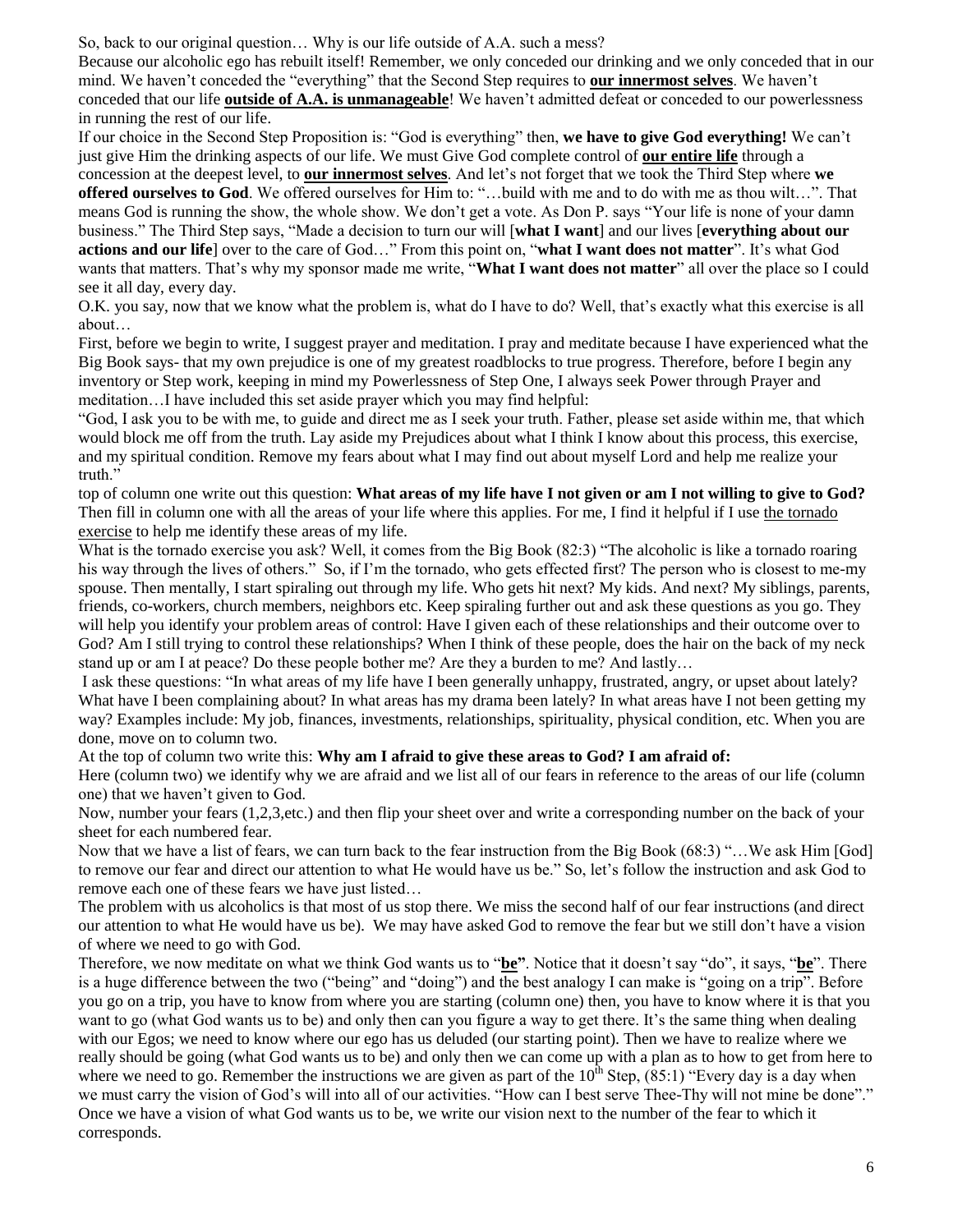When we are through filling out our worksheet, we transfer all the data from our worksheet vertically over onto a 3X5 card and it should look like this:

|                                   | cara ana n-shoara ioon mic uns.                            |                  |                                                                                                      |  |  |  |
|-----------------------------------|------------------------------------------------------------|------------------|------------------------------------------------------------------------------------------------------|--|--|--|
|                                   | Front of 3x5 card                                          | Back of 3x5 card |                                                                                                      |  |  |  |
| What areas of                     | Why am I afraid to give these                              |                  | What God wants me to                                                                                 |  |  |  |
| my life have I<br>not given or am | areas to God?<br>I am afraid of:                           |                  | 1. Grateful for what I have. Pat<br>Faithful                                                         |  |  |  |
| I not willing to<br>give to God?  |                                                            |                  | 2. Trusting, Faithful, Grateful                                                                      |  |  |  |
| Career                            | 1. Not getting what I want                                 |                  | 3. Humble, Righteous, Confide                                                                        |  |  |  |
| Job                               | 2. Not enough Money                                        |                  | 4. Courageous, Trusting, Tolera                                                                      |  |  |  |
| Health or<br>Body                 | 3. Looking bad,<br>4. Feeling Bad/Pain                     |                  | 5. Humble, Trusting, Faithful, 1                                                                     |  |  |  |
| Marriage or<br>Relationship       | 5. Not get what I want,<br>6. Out of control<br>7. Unloved |                  | 6. Compliant, Tolerant, Loving<br>Prayerful, Faithful, Submissive<br>7. Trusting, Loved, Intimate, L |  |  |  |
|                                   | 8. Intimacy                                                |                  | 8. Trusting, Courageous, Strong                                                                      |  |  |  |
| Finances                          | 9. Not providing for my family<br>10. Not enough \$\$\$    |                  | 9. Trusting, good steward, Faith<br>Humble, Honest, Prayerful                                        |  |  |  |
| Hobby                             | 11. Not getting what I want                                |                  | 10. Trusting, Faithful, Grateful                                                                     |  |  |  |
| Sex Life                          | 12. Not enough Sex<br>13. No Intimacy                      |                  | 11. Humble, Trusting, Faithful,                                                                      |  |  |  |
| Spiritual Life                    | 14. Out of Control                                         |                  | 12. Tolerant, Chaste, Loving, In                                                                     |  |  |  |
|                                   | 15. Trusting God                                           |                  | 13. Loving, Tolerant, Chaste, l                                                                      |  |  |  |
|                                   |                                                            |                  | 14 Compliant Tolerant Lovin                                                                          |  |  |  |

| Back of 3x5 card |                               |  |  |  |  |  |  |
|------------------|-------------------------------|--|--|--|--|--|--|
|                  | it God wants me to be         |  |  |  |  |  |  |
|                  | toful for what I have Dationt |  |  |  |  |  |  |

| What God wants me to be                  |
|------------------------------------------|
| 1. Grateful for what I have. Patient and |
| Faithful                                 |
| 2. Trusting, Faithful, Grateful          |
| 3. Humble, Righteous, Confident,         |
| 4. Courageous, Trusting, Tolerant        |
| 5. Humble, Trusting, Faithful, Patient   |
| 6. Compliant, Tolerant, Loving,          |
| Prayerful, Faithful, Submissive          |
| 7. Trusting, Loved, Intimate, Loving,    |
| 8. Trusting, Courageous, Strong, Faith   |
| 9. Trusting, good steward, Faithful,     |
| Humble, Honest, Prayerful                |
| 10. Trusting, Faithful, Grateful         |
| 11. Humble, Trusting, Faithful, Patient  |
| 12. Tolerant, Chaste, Loving, Intimate   |
| 13. Loving, Tolerant, Chaste, Patient    |
| 14. Compliant, Tolerant, Loving,         |
| Prayerful, Faithful, Submissive          |
| 15. Faithful, Compliant, Courageous      |

O.K., so now that we have the card, what do we do with it?

Well for starters, in our morning meditation from the Big Book it says that we (84:2) "Continue to watch...". So, we add this card into our morning prayers, into our "watching" and we also carry this card with us for the next two weeks. From now on, every time we sense that we are out of sorts; we stop (pause), and go to the card. Since we have done all of the inventory work already, the card makes getting back on the beam a whole lot easier. Let's take a look:

For this example lets say that we just found out we didn't get the promotion at work that we were counting on. We realize that we are agitated as hell but what can we do about getting our feelings back to normal? Oh yeah, we remember that damn card we have been carrying around for the past week. So we….

First, identify the problem area:

Which area of your life are you having trouble with (column one)? [Career, Job, Finances]

Which fear or fears has your Ego triggered (column two)? [1,2 &9]

Now that we know the problem, we take action. We pray and ask God to remove the specific fear or fears that have gripped us. "God please help me, Father I'm in trouble here and in this state I can't be of help to you or those about me. Father please remove my anger and fear of not getting what I want, of not having enough Money and not being able to provide for my family. Amen"

Then, we flip the card over and we pray again. This time we pray for the vision of God's will for us, which we have already filled out on the card. "God please help me, Lord, please remove my anger and fear. Please replace them with **Gratitude** for what I do have, **Patience** in knowing that you have a plan for my life, **Faithfulness** in the fact that you **Love** me and want the best for me, **Trust** in you, that you will always provide what I need if I keep close to you and perform your works well. Help me to be **Honest** with my family and to let them know what has happened today so that as a Loving family, we may help each other get through this crisis together and lastly; Father, help me to be a **Good Steward** of the gifts you have already given me. Amen"

Lastly, we answer this question ourselves:

How specifically can I be a **Patient, Honest, Trusting, Loving, Grateful and Faithful Steward for God**, Right here, Right now?

Now get to work and "resolutely turn your attention" to making this come to pass… It is through taking these actions that we will suddenly realize we are back on the "beam". Give it a try…it really does work!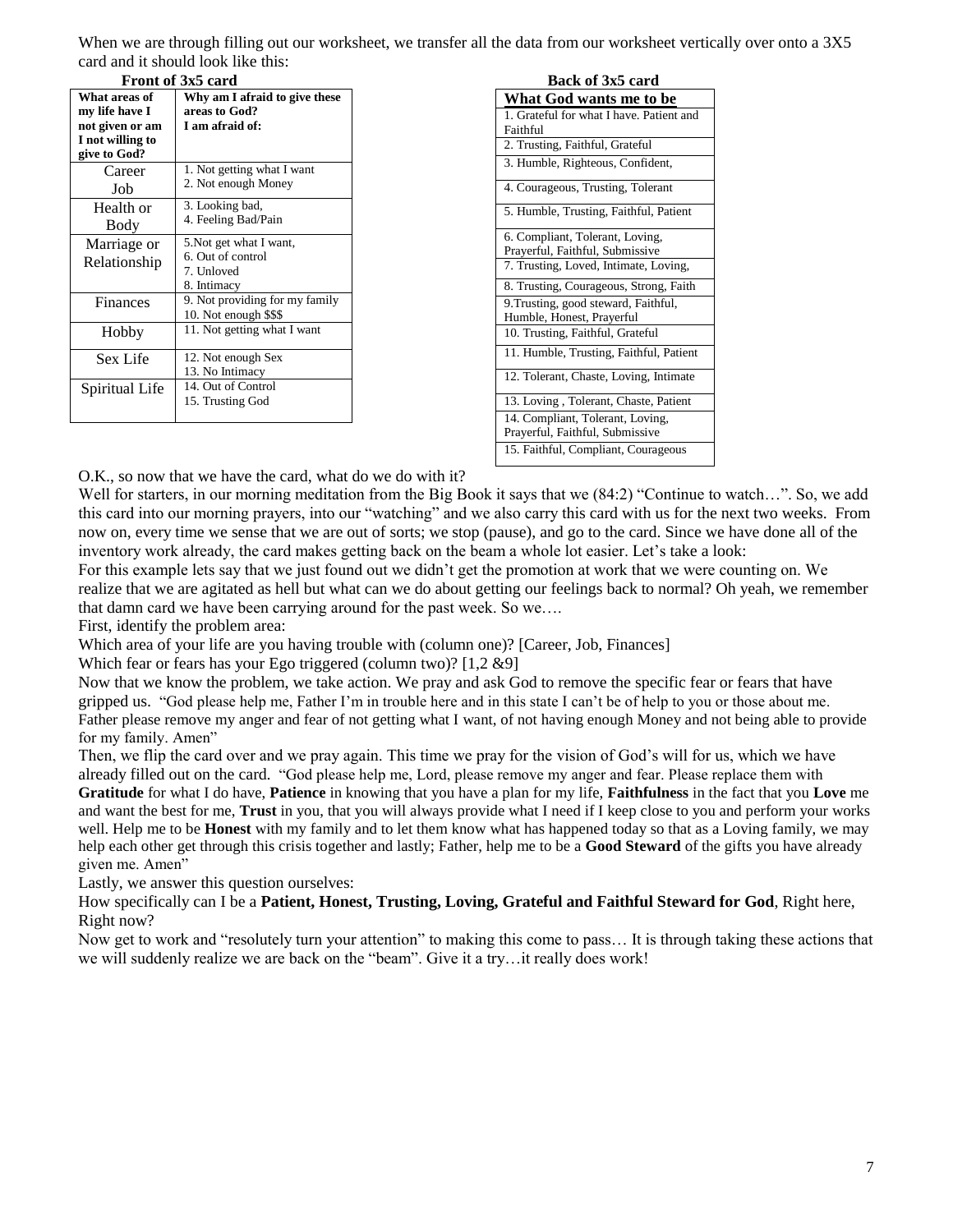| Person,<br>Institution,<br>Principle | Why you are angry -<br>Be very specific and it<br>Must be the truth! | Does this Hurt,<br>Threaten or<br>Interfere with |  | $A$ $B$ | $C$ $D$ $E$ $F$ |  | $\overline{G}$ |                | Where<br>Were<br>you | A-Selfish?          |
|--------------------------------------|----------------------------------------------------------------------|--------------------------------------------------|--|---------|-----------------|--|----------------|----------------|----------------------|---------------------|
| <b>Revised 3-12-00</b>               |                                                                      | these Areas?                                     |  |         |                 |  |                |                |                      | A-Dishonest?        |
| $A-$                                 |                                                                      | Self - Esteem<br>How I see or                    |  |         |                 |  |                |                | $\mathbf A$          | A- Self- Seeking?   |
|                                      |                                                                      | feel about<br>myself.                            |  |         |                 |  |                |                |                      | A-Frightened?       |
|                                      |                                                                      |                                                  |  |         |                 |  |                |                | Where<br>Were<br>you | B-Selfish?          |
| $B-$                                 |                                                                      | My<br><b>Pocketbook</b>                          |  |         |                 |  |                |                |                      | <b>B-Dishonest?</b> |
|                                      |                                                                      | Anything                                         |  |         |                 |  |                |                | B                    | B- Self- Seeking?   |
|                                      |                                                                      | involved with<br>my Money,                       |  |         |                 |  |                |                |                      | B- Frightened?      |
|                                      |                                                                      | Job or financial<br>system.                      |  |         |                 |  |                |                | Where<br>were        | C- Selfish?         |
|                                      |                                                                      |                                                  |  |         |                 |  |                |                | you                  | C-Dishonest?        |
| $C-$                                 |                                                                      | <b>My Ambition</b><br>What I want                |  |         |                 |  |                | $\mathbf C$    | C- Self- Seeking?    |                     |
|                                      |                                                                      | for myself                                       |  |         |                 |  |                |                |                      | C- Frightened?      |
|                                      |                                                                      |                                                  |  |         |                 |  |                |                | Where<br>were        | D-Selfish?          |
|                                      |                                                                      |                                                  |  |         |                 |  |                |                | you                  | D-Dishonest?        |
| $\overline{D}$                       |                                                                      | <b>My Personal</b><br><b>Relationships</b>       |  |         |                 |  |                |                | D                    | D- Self- Seeking?   |
|                                      |                                                                      | With friends,<br>Co-workers,<br>family,          |  |         |                 |  |                | Where<br>were  |                      | D- Frightened?      |
|                                      |                                                                      |                                                  |  |         |                 |  |                |                | E-Selfish?           |                     |
|                                      | or neighbors.                                                        |                                                  |  |         |                 |  |                | you            | E-Dishonest?         |                     |
| $E-$                                 |                                                                      | <b>My Sex</b><br><b>Relations</b>                |  |         |                 |  |                |                | E                    | E-Self-Seeking?     |
|                                      |                                                                      | People with<br>whom I am,                        |  |         |                 |  |                |                | E- Frightened?       |                     |
|                                      |                                                                      | or have been                                     |  |         |                 |  |                |                | Where<br>were        | F- Selfish?         |
|                                      | sexually<br>involved.                                                |                                                  |  |         |                 |  |                | you            | F-Dishonest?         |                     |
| $F -$                                | $Security -$<br>What I think                                         |                                                  |  |         |                 |  |                | F              | F- Self- Seeking?    |                     |
|                                      |                                                                      | I need.                                          |  |         |                 |  |                | F- Frightened? |                      |                     |
|                                      |                                                                      |                                                  |  |         |                 |  |                |                | Where<br>were        | G-Selfish?          |
| $G-$                                 |                                                                      | $Pride - (Ego)$<br>How others                    |  |         |                 |  |                |                | you                  | G-Dishonest?        |
|                                      | see or feel                                                          |                                                  |  |         |                 |  |                | G              | G- Self- Seeking?    |                     |
|                                      |                                                                      | about me.                                        |  |         |                 |  |                |                |                      | G- Frightened?      |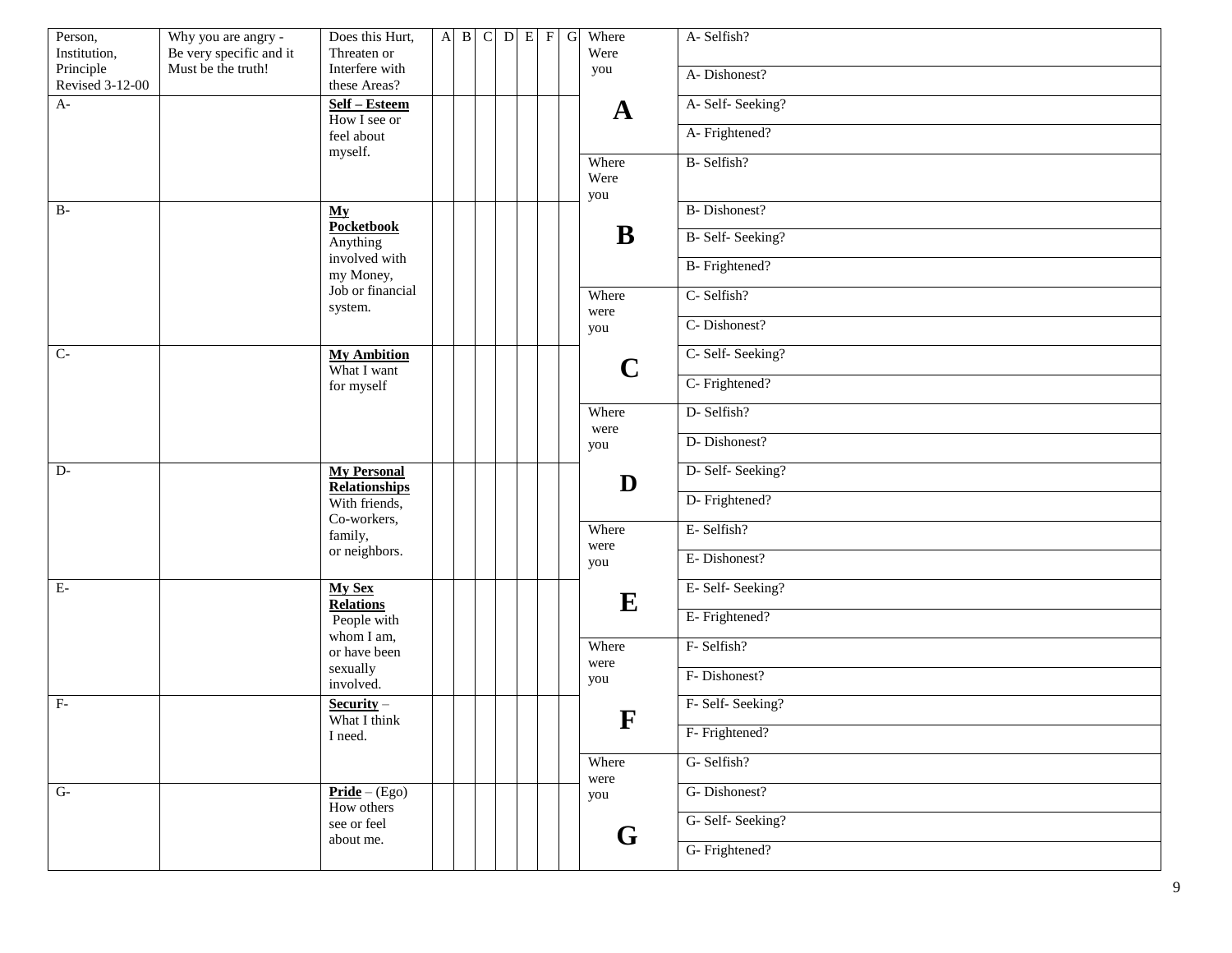### **Step Four** (63:4 – 71:0) **How and why is the 4Th Step the Key to the future?**

#### **A Pre-Inventory prayer:**

**"God, please come into me and direct me. Father, please show me your will and help me write this inventory. Help me see beyond what I think I know about myself and show me the real truth about myself. Lord, please grace me with patience, tolerance, faith, strength and courage, that I may have the Power I require to write inventory. Father, please remove my fear, the fears which block me from seeing the truth about myself and Father, please keep me safe and protected as I search for and experience the real truth about myself."**

**The fourth step is really three separate inventories:**

- **1. Resentments (64:3)**
- **2. Fears – starting with our resentment inventory, column four, question 4. (67:3)**
- **3. Harms done to others – with special emphasis on sex harms. (68:4)**

### **Resentment inventory**

#### **Four columns- set on paper:**

**Column One – People, Institutions, Principles with whom we are angry.** 

**Column Two – Why we are angry. This is where we must tell the truth! Or the rest will be built on a lie. Column Three – Ask if resentment hurts, threatens or interferes in any of seven areas of our lives:**

 **Self-esteem, Pocketbook, Ambition, Personal relations, Sex relations, Security or Pride(ego)**

**Column Four – We answer the questions: Were was I Selfish, Dishonest, self-seeking, and Frightened? for Each of the effected areas which were listed in column three.** 

**4 th Step Resentment Tools for Life:**

- **1. (64:3) We set them on paper [ four column inventory]**
- **2. (64:3) 7 areas of Self - Hurt, Threatened or Interfered with.**
- **3. (66:4) Realize those who wronged us were perhaps Spiritually Sick.**
- **4. (67:0) Ask God [Pray] to help us show them the same tolerance, pity, and patience that we would cheerfully grant a sick friend. (we are praying for ourselves, for God to soften our hearts)**
- **5. (67:0) Ask yourself "How can I be helpful to him?"**
- **6. (67:0) [Pray] "God save me from being angry. Thy will be done."**
- **7. (67:1) Avoid retaliation or argument.**
- **8. (67:2) Put out of your mind the wrongs others had done.**
- **9. (67:2) We resolutely look for your own mistakes.**
- **10. (67:2) Ask yourself "where was I Selfish?"**
- **11. (67:2) Ask yourself "where was I Dishonest?"**
- **12. (67:2) Ask yourself "where was I Self-seeking?"**
- **13. (67:2) Ask yourself "where was I Frightened?"**
- **14. (67:2) Try to disregard the other person entirely.**
- **15. (67:2) Ask yourself "where was I to blame?"**
- **16. (67:2) When you see your faults, list them.**
- **17. (67:2) Admit your wrongs honestly.**
- **18. (67:2) Be willing to set these matters straight.**

### **A 4th Step Resentment Prayer:**

**"God, Please help me show those I resent the same Tolerance, Pity and Patience that I would cheerfully grant a sick friend. Help me to see that this is a sick man. Father, please show me how I can be helpful to him and save me from being angry. Lord, help me to avoid retaliation or argument. I know I can't be helpful to all people, but at least show me how to take a kindly and tolerant view of each and every one. Thy will be done."(67:0)**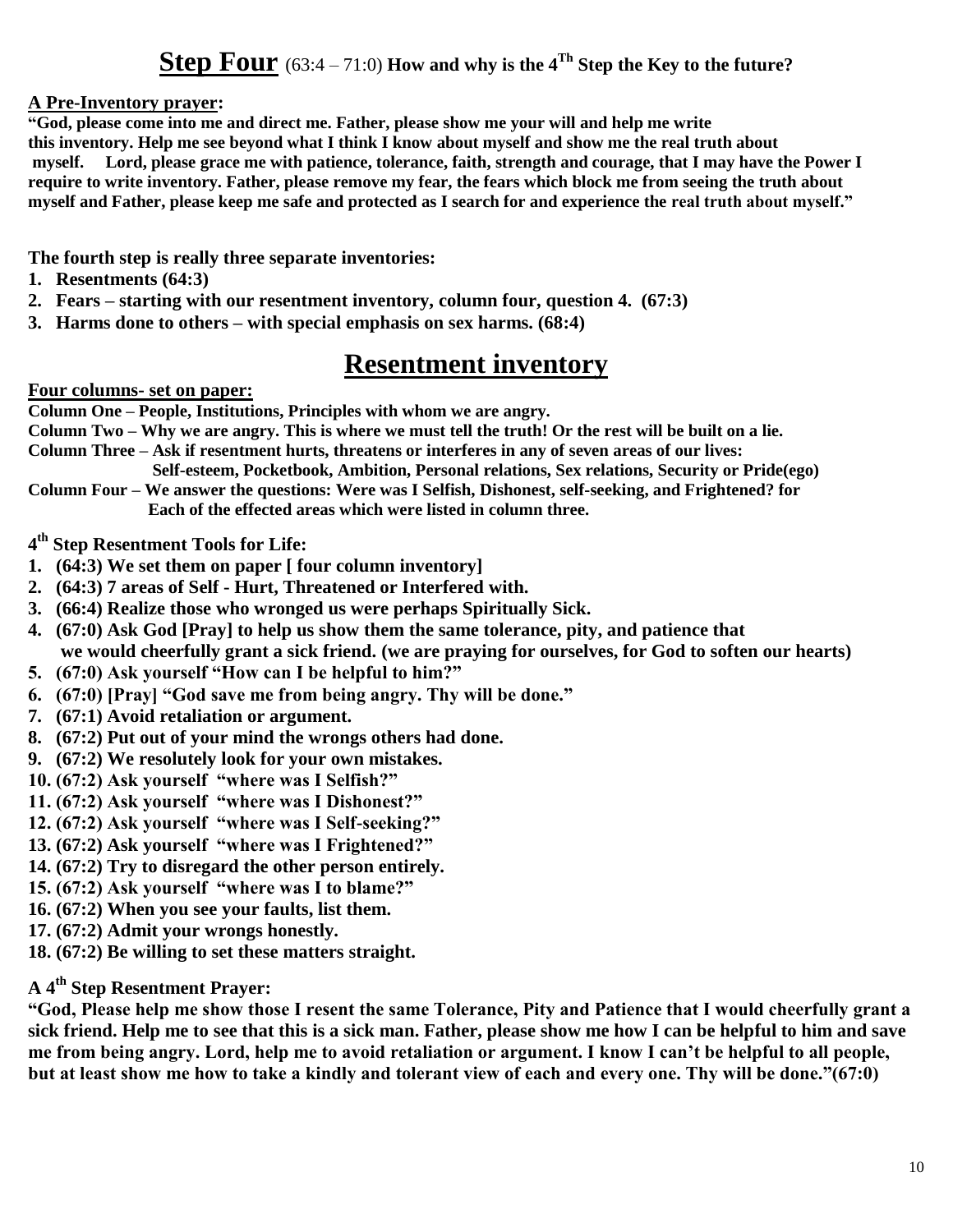| Revised 1-15-01                      | © David J. Fredrickson                                               |                                                  |              |             |             |             |                  |             |             |                      |                                                                                                                                         |
|--------------------------------------|----------------------------------------------------------------------|--------------------------------------------------|--------------|-------------|-------------|-------------|------------------|-------------|-------------|----------------------|-----------------------------------------------------------------------------------------------------------------------------------------|
| Person,<br>Institution,<br>Principle | Why you are angry -<br>Be very specific and it Must<br>be the truth! | Does this Hurt,<br>Threaten or<br>Interfere with | $\mathbf{A}$ | B           | C           | D           | Е<br>F           | G           |             | Where<br>Were        | A- Selfish? Wanting a perfect mother, Wanting life my way, Not wanting to be left<br>behind                                             |
|                                      |                                                                      | these Areas?                                     |              |             |             |             |                  |             |             | you                  | A-Dishonest? People make mistakes, Life isn't fair & I don't always get it the way I<br>want (Myself, God, Mom, People I complained to) |
| $A-$                                 | WHEN SHE FORGOT ME                                                   | Self - Esteem<br>How I see or                    | $\mathbf X$  |             |             | $\mathbf X$ |                  |             |             | A                    | A- Self- Seeking? Security, To be with my mom                                                                                           |
| <b>MOM</b>                           | <b>AT THE STORE AS A</b><br><b>CHILD</b>                             | feel about<br>myself.                            |              | X           |             |             | X                | X           |             |                      | A- Frightened? Abandonment, Unknown, Alone, Unloved, Pain                                                                               |
|                                      |                                                                      |                                                  |              |             | X           |             | X                |             |             | Where<br>Were<br>you | B- Selfish? Wanting Dad to be understanding, Not getting beaten, Life on my Terms                                                       |
| $B-$                                 |                                                                      | My<br>Pocketbook                                 | $\omega$     |             |             | $\mathbf X$ |                  |             |             | B                    | B- Dishonest? Life isn't fair & I don't always get it the way I want (Myself, God, Dad,<br>People I complained to)                      |
| <b>DAD</b>                           | <b>BEAT ME WHEN I</b><br><b>BROKE THE CAR</b>                        | Anything involved<br>with                        |              | $\omega$    |             |             | X                | X           |             |                      | B- Self- Seeking? Understanding, Compassion, Forgiveness, Leniency                                                                      |
|                                      |                                                                      | my Money,<br>Job OR financial                    |              |             |             |             | X                |             |             |                      | B- Frightened? Hurt, Pain, Unloved, Hurting those I love, Looking bad                                                                   |
|                                      |                                                                      | system.                                          |              |             |             |             |                  |             |             | Where<br>were        | C-Selfish? Wanting Dad to be there/Pride, Wanting Dad to drive home                                                                     |
|                                      |                                                                      |                                                  |              |             |             |             |                  |             |             | you                  | C- Dishonest? I can have life on my terms, Dad's AlcoholicMe,Dad,God                                                                    |
| $C-$                                 | <b>GOT DRUNK AND</b>                                                 | <b>My Ambition</b><br>What I want                | $\mathbf X$  |             |             | $\mathbf X$ |                  |             |             | $\mathbf C$          | C- Self- Seeking? Looking Good, wanting dads approval,                                                                                  |
|                                      | <b>MISSED MY</b><br><b>CHAMPIONSHIP GAME</b>                         | for myself                                       |              | X           |             |             | $\mathbf X$      | X           |             |                      | C- Frightened? Getting found out, Public embarrassment, Unloved                                                                         |
|                                      |                                                                      |                                                  |              |             | X           |             | X                |             |             | Where                | D-Selfish? AA on my terms, Pure old style AA, Safe for Newcomers                                                                        |
|                                      |                                                                      |                                                  |              |             |             |             |                  |             |             | were<br>you          | D- Dishonest? I'm not in control, Doing their best (Me, God, DT's)                                                                      |
| D-                                   |                                                                      | <b>My Personal</b><br>Relationships              | $\mathbf{X}$ |             |             |             |                  |             |             | D                    | D- Self- Seeking? Pure AA, Easy Recovery, My style of AA                                                                                |
| <b>DARK</b><br><b>TUNNEL AA</b>      | THREATEN MY AND<br><b>OTHER REAL</b>                                 | With friends,<br>Co-workers,                     |              | X           |             | $\mathbf X$ | $\mathbf X$      | $\mathbf X$ |             |                      | D- Frightened? AA ineffective, Drinking, Death, Misery for me & others                                                                  |
|                                      | <b>ALCOHOICS SOBRIETY</b>                                            | family,<br>or neighbors.                         |              |             | x           |             | X                |             |             | Where<br>were        | E- Selfish? Wanting my old insurance company, To be consulted                                                                           |
|                                      |                                                                      |                                                  |              |             |             |             |                  |             |             | you                  | E-Dishonest? I'm not in control, They are the boss (Me, God, Boss)                                                                      |
| $E-$                                 |                                                                      | <b>My Sex</b><br><b>Relations</b>                | $\omega$     |             |             | $\mathbf X$ |                  |             |             | Е                    | E- Self- Seeking? Regular insurance, Control                                                                                            |
| <b>WORK</b>                          | <b>CHANGED OUR</b>                                                   | People with<br>whom I am,                        |              |             |             |             | X                | X           |             |                      | E- Frightened? Poor insurance Coverage, costing more, out of control                                                                    |
|                                      | <b>INSURANCE TO AN HMO</b>                                           | or have been<br>sexually                         |              |             | X           |             | X                |             |             | Where<br>were        | F- Selfish? My way, Not be told what to do, Control                                                                                     |
|                                      |                                                                      | involved.                                        |              |             |             |             |                  |             |             | you                  | F-Dishonest? Life on my terms, I'm an exception, I don't need rules (Me, God,                                                           |
| $F-$                                 | <b>I DON'T NEED PEOPLE</b>                                           | $Security -$<br>What I think                     | $\mathbf{x}$ |             |             |             |                  |             |             |                      | <b>Authority</b> )<br>F- Self- Seeking? Control, My Way, To be left alone                                                               |
| <b>AUTHORITY</b>                     | TELLING ME WHAT TO                                                   | I need.                                          |              | $\mathbf X$ |             | $\mathbf X$ |                  |             | $\mathbf X$ |                      | F- Frightened? Out of Control, Unknown, Fines, Embarrassment                                                                            |
|                                      | <b>DO</b>                                                            |                                                  |              |             | $\mathbf X$ |             | $\mathbf X$<br>X |             |             | Where<br>were        | G- Selfish? Wanting a vote, Control, To be included                                                                                     |
| $G-$                                 | SPENT \$2000 ON SOFA                                                 | $Pride - (Ego)$<br>How others                    | $\mathbf{X}$ |             |             | X           |                  |             |             | you                  | G-Dishonest? I'm in charge, She meant to hurt me (Me. God, Wife)                                                                        |
| <b>WIFE</b>                          | WITHOUT ASKING ME                                                    | see or feel<br>about me.                         |              | X           |             |             | $\mathbf X$      | X           |             | G                    | G- Self- Seeking? Control, Decision, Intimacy, Respect                                                                                  |
|                                      |                                                                      |                                                  |              |             | $\mathbf X$ |             | $\mathbf X$      |             |             |                      | G- Frightened? Control, Disrespect, Unloved, Poor, No Intimacy                                                                          |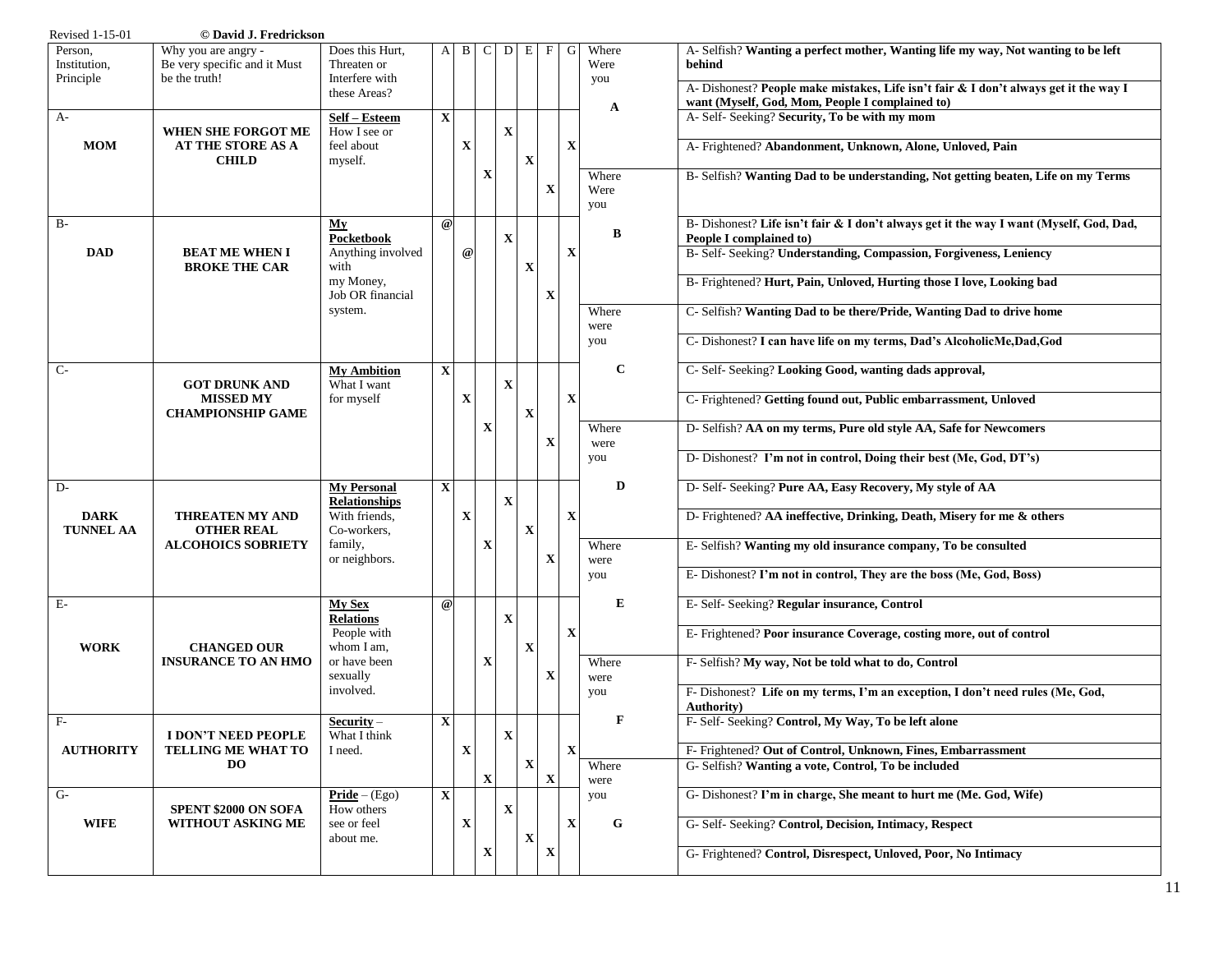## **Fear inventory** (67:3 – 68:3)

**The Fear inventory Instructions:**

- **1. (67:3) Was the fabric of your life shot through with Fear?**
- **2. (67:3) Did we set the ball rolling?**
- **3. (68:1) We review our Fears thoroughly.**
- **4. (68:1) We put them [our fears] on paper.**
- **5. (68:1)We ask ourselves "why do I have these Fears?"**
- **6. (68:1) Were you afraid because self-reliance failed you?**
- **7. (68:2) We trust infinite God rather than our finite selves.**
- **8. (68:3) We let God demonstrate through us what He can do.**
- **9. (68:3) We ask Him [God] to remove our Fears.**
- **10. (68:3) We ask Him [God} to direct our attention to what He would have us be.**

**The Fear inventory is done in columns like resentments. List fears connected to resentment (column four, question 4) and then any fears not connected to resentment (heights, spiders, snakes, poverty, aids etc.) As a technique, to not miss any fears, then I look at any opposite of the fears I have already listed. After I have fears listed, I boil the fears down to my "Hit parade" with the question:**

**" why do I have this particular fear?" (see question five above)**

| Column one              |                 | Column two                                                          | <b>Boil</b> | Hit            |
|-------------------------|-----------------|---------------------------------------------------------------------|-------------|----------------|
|                         |                 |                                                                     | Down        | Parade         |
| Fear                    | Opposite fear   | Why I'm afraid                                                      |             |                |
| Rejection<br>Acceptance |                 | I'll be alone, It's painful, I'll drink and I'll die /// Eventually | Alone, Pain | Fake           |
|                         |                 | I'll get found out, Unknown feeling                                 | Fake, Die   |                |
| <b>Isolation</b>        | Relationships   | I'll be alone. It's painful, I'll drink and I'll die /// Eventually | Alone, Pain | <b>Alone</b>   |
|                         |                 | I'll get found out, Unknown feeling                                 | Fake, Die   |                |
| Intimacy                | Being found out | Unknown feeling, They'll see the truth, I'll be found out ///       | Fake, Pain  | <b>Unknown</b> |
|                         |                 | It's painful, I feel like I'll just die.                            | Unknown     |                |
| Death                   | Living          | Unknown, It's the end here on earth /// It's painful, Eventually    | Unknown     | Pain           |
|                         |                 | I'll get found out                                                  | Fake, Pain  |                |
| Pain                    | Pleasure        | It's painful, I'll drink and I'll die /// Greedy feeling and        | Pain, Die   | Die            |
|                         |                 | Eventually I'll get found out                                       | Fake        |                |

#### **An Example of Fear Prayer:**

**"God, thank you for helping me be honest enough to see this truth about myself and now that you have shown me the truth about my fears, please remove these fears from me. Lord, please help me outgrow my fears and direct my attention to what you would have me be. Father, demonstrate through me and help me become that which you would have me be. Help me do thy will always, Amen."(68:3)**

#### **The Fear Tool:**

**As I go through my day, If I notice that one of my character defects has raised it's ugly head, I use the fear tool. When I see the character defect, I know from experience that I must be afraid. The only problem if figuring out what I'm afraid of. Therefore, I go back to my 'hit parade'. My 'Hit Parade' has all of my root fears on it and it helps me figure out which of my fears has been triggered. If I can figure out which fear it is, I stop and say the Fear Prayer, offering the fear to God. "At once, I commence to outgrow fear". Now I have the Power I need to walk through the fear and live God's will. I can now become what He would have me be…**

**Another way to look at Fears:**

**Write out a fear inventory in paragraph form using the topics below.** 

**What is the Fear?**

**What was my Belief System with regard to this fear?**

**How has Self-reliance failed me with regard to this fear?**

**What "Roles or Characters" (Theater of the Lie) has my ego assigned to me with regard to this fear?**

**When I experience this fear, what would God have me be?**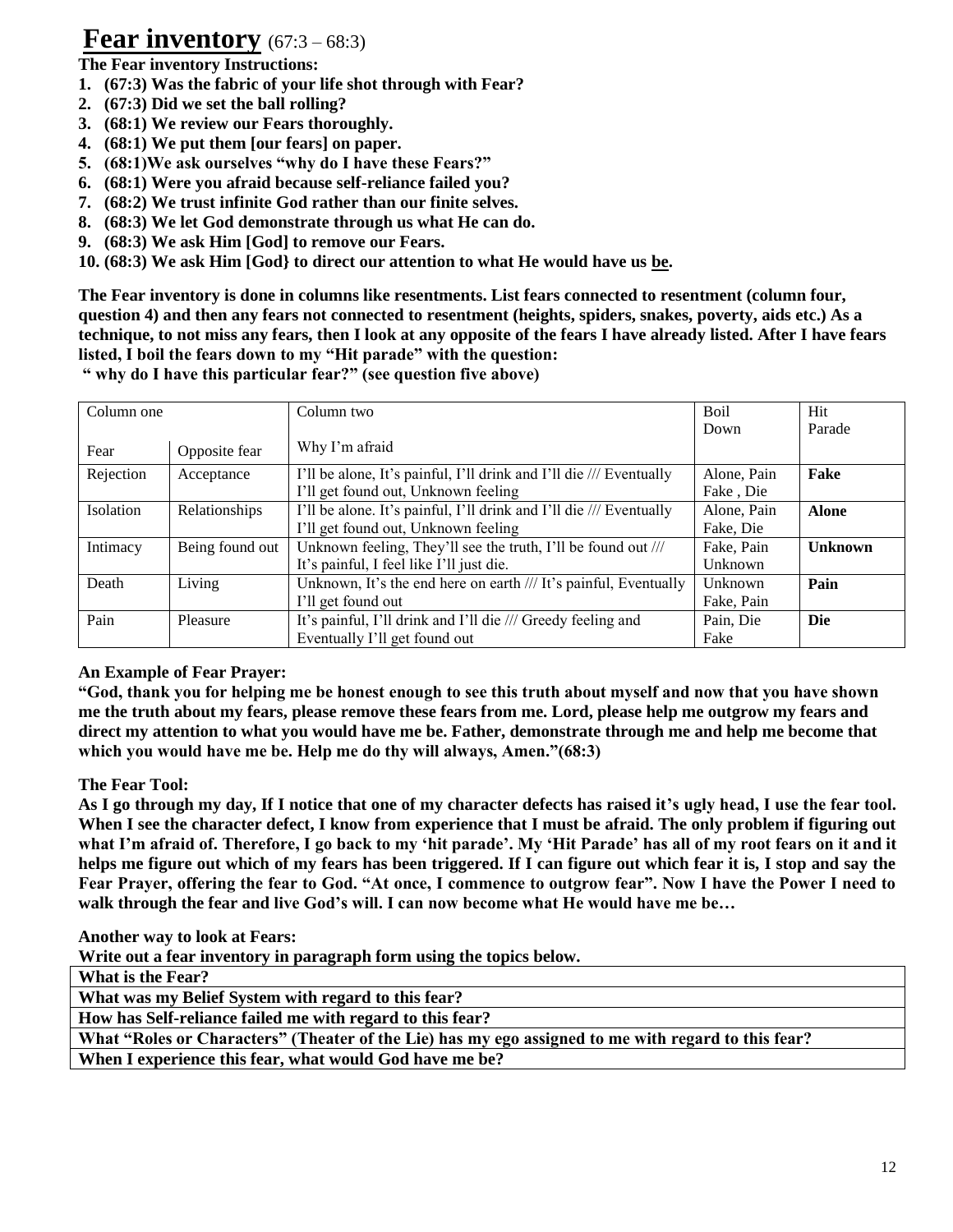# **Sex inventory** (68:4 – 69:1)**,**

#### **An Example of Pre-Sex Inventory Prayer:**

**"God please help me to be free of fear as I attempt to shine the spotlight of truth across my past sex relations. Lord, please show me where my behavior has harmed others and help me to see the truth these relationships hold for me. Help me see where I have been at fault and what I should have done differently."** (From the thoughts on pg. 69)

#### **The Sex inventory Instructions:**

- **1. (68:4) We try to be sensible.**
- **2. (69:1) We review our own conduct over the years past.**
- **3. (69:1) We write out the 9 questions. (see below)**
- **4. (69:1) We get it down on paper and look at it.**

**I write the Sex inventory in paragraph form. I cover all of my sex relationships. I write a chronological history of the relationship. From how you met through the relationships end, hitting all high and low points of the relationship, followed by nine questions about the relationship. It looks like this…**

**3-13-00 SEX INVENTORY- (69:1) "We reviewed our own conduct over the years past."**  Who was the relationship with? How did you meet? Was it love at first sight? How long did you date before you started to have sex? What were some good things about your relationship? (ie; things in common, times you had fun together etc.)

What were some bad things about your relationship? (be specific and to the point)

- 1. (69:1)Where had we (you) been Selfish? (harm)
- 2. (69:1)Where had we (you) been Dishonest? (harm)
- 3. (69:1)Where had we (you) been inconsiderate? (harm)
- 4. (69:1)Whom had we (you) Hurt? (harm) **(A)**
- 5. (69:1) Did we (you) unjustifiably arouse Jealousy? (harm)
- 6. (69:1) Did we (you) unjustifiably arouse Suspicion? (harm)
- 7. (69:1) Did we (you) unjustifiably arouse Bitterness? (harm)
- 8. (69:1) Where were we (you) at fault? (harm)
- 9. (69:1) What should we have done instead? **(Ideal)**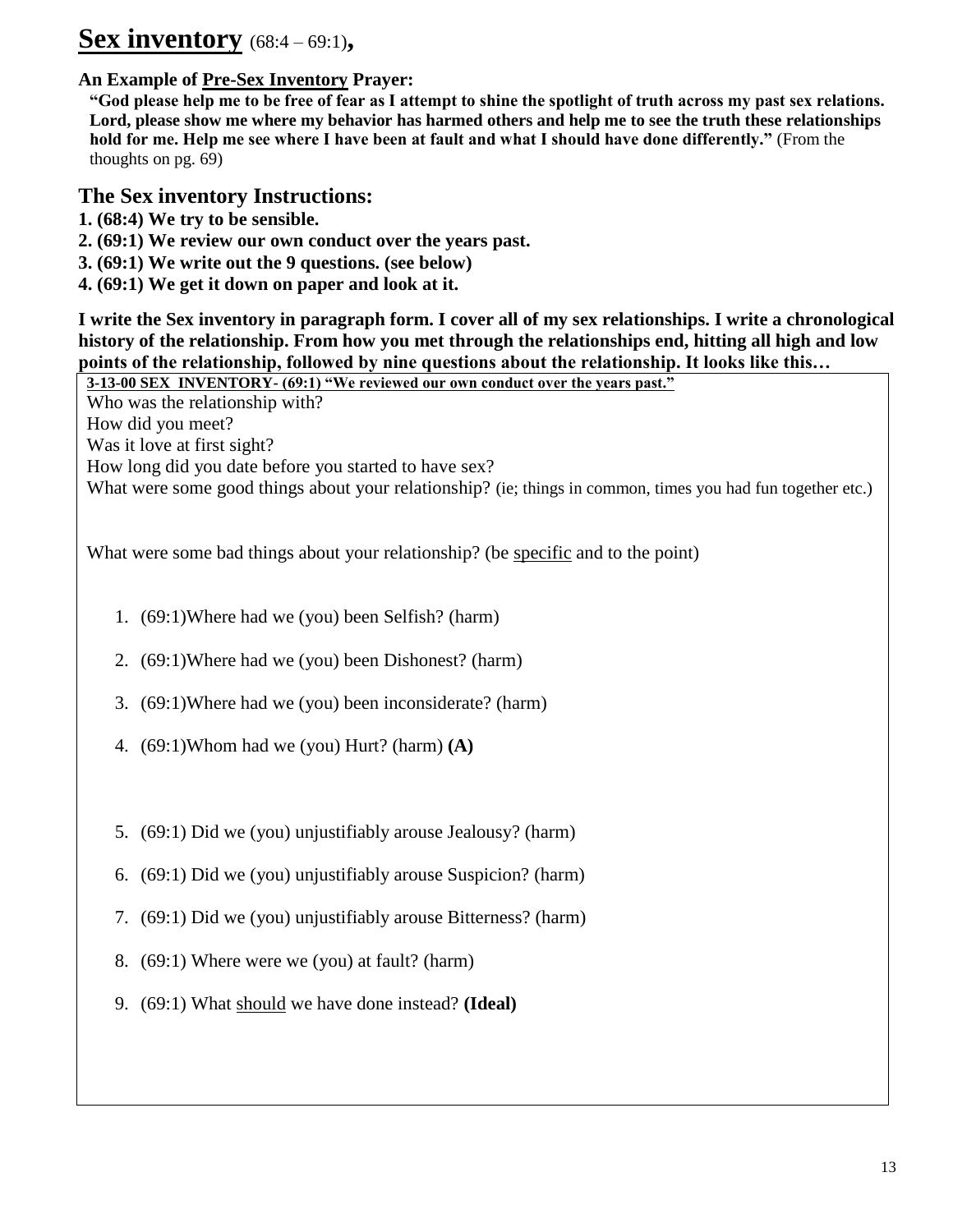# **Sex Ideal** (69:2 – 70:2)

**The Sex Ideal – formed between you and God. Take the high points from your past sex relation experiences and transfer them to your ideal. Take all the negatives and low spots from your past sex experiences and take their opposite. Transfer the opposites to your ideal.**

**The Sex Ideal Instructions:**

- **1. (69:2) We subjected each [Sex] relation to this test – "Was it selfish or not?"**
- **2. (69:2) We asked God to mold our Ideals.**
- **3. (69:2)We asked God to help us to live up to them[Ideals].**
- **4. (69:2) We remembered always that our Sex powers were God – given and therefore good, neither to be used lightly or selfishly nor to be despised and loathed.**
- **5. (69:3) We must be willing to grow toward our ideal.**
- **6. (69:3) We must be willing to make amends where we have done harm.**
- **7. (69:3) We ask God what to do about each specific matter.**
- **8. (70:0) We let God be the final judge of our Sex Ideal.**
- **9. (70:0) We realize that some people are as fanatical as others are loose.**
- **10. (70:0) We avoid hysterical thinking or advice.**
- **11. (70:2) We pray for the right Ideal.**
- **12. (70:2) We pray for guidance in each questionable situation.**
- **13. (70:2) We pray for Sanity.**
- **14. (70:2) We pray for Strength to do the right thing.**
- **15. (70:2) If sex is very troublesome, we throw ourselves the harder into helping others and we think of their needs and work for them.**

#### **Imperious: Arrogant or overbearing. Urgent, compelling.**

**A Sex Prayer:**

**"God, Please remove my fears as I shine the spotlight of truth across my past sexual relationships. Father please help me mold my sex ideals and help me to live up to them. Help me be willing to grow toward my ideals and help me be willing to make amends where I have done harm. Lord, please show me what to do in each specific matter, and be the final judge in each situation. Help me avoid hysterical thinking or advice. Father, please Grace me with guidance, sanity, and strength to do the right thing. If sex becomes very troublesome, quiet my imperious urge, help me not to yield and keep me from heartache as I throw myself the harder into helping others. Help me think of their needs and help me work for them. Amen."(69:2, 69:3, 70:2) ------------------------------------------------------------------------------------------------------------------------------------------------------------------------------------------------**

#### **MY SEX IDEAL** –From an old inventory

- 1. A true partner someone to share equally in the responsibilities of life (neither partner feels or is taken advantage of…).
- 2. An intimate relationship someone who can see into me, see my dark side and light side. Someone with whom I can take emotional risks and let them in behind the wall I put up and not abandon me (totally accepting of me-good and bad without expectation of change; if change comes it comes from God....
- 3. A monogamous relationship sexually and spiritually where I show reverence and respect of our love and commitment (i.e. I demonstrate BTK is #1 all the time in my life (honor and cherrishment).
- 4. Someone with whom I am free to be truthful not afraid to be honest both omission and commission.
- 5. A lover open, honest, sex fantasy realization through caring exploration of our sexual natures. The true goal is pleasure for each other through sexual means to enhance intimacy where two really do become one.
- 6. Fair play total commitment to harmony through fair , expedient compromise using the rules to keep our disagreement within bounds and open commitment to a quick fair resolution to restore harmony to our relationship.
- 7. Safe, loving, nurturing home for parenting emotionally stable filled with love and self-sacrifice for the good of The family union.
- 8. A balanced relationship: work & play balanced, spending & saving balanced, home & travel balanced. Money is not My God – love and family are paramount.
- 9. A relationship which nurtures our "couplehood" not just "parenthood" so when the nest is empty our relationship just moves to the next chapter, not starts again…someone to grow old with.
- 10. Someone to grow with mentally, spiritually and sexually. A nonjudgmental support for the betterment of the individuals which betters the couplehood.
- 11. Someone who will share in our combined vision of our future, our lives to come with whom I can strive to reach a mutual goal of serene old age where we look back on happiness in the journey – not a finishing line.
- 12. My #1 fan, supporter, confidant, best friend, lover, spouse, wife, mother, companion and hero where we revere each other through sacrifice and love to become one and that the one we become can give back and help others including our kids, program, society and church (where our lives can be an example of the program which helps others find happiness, fidelity and love.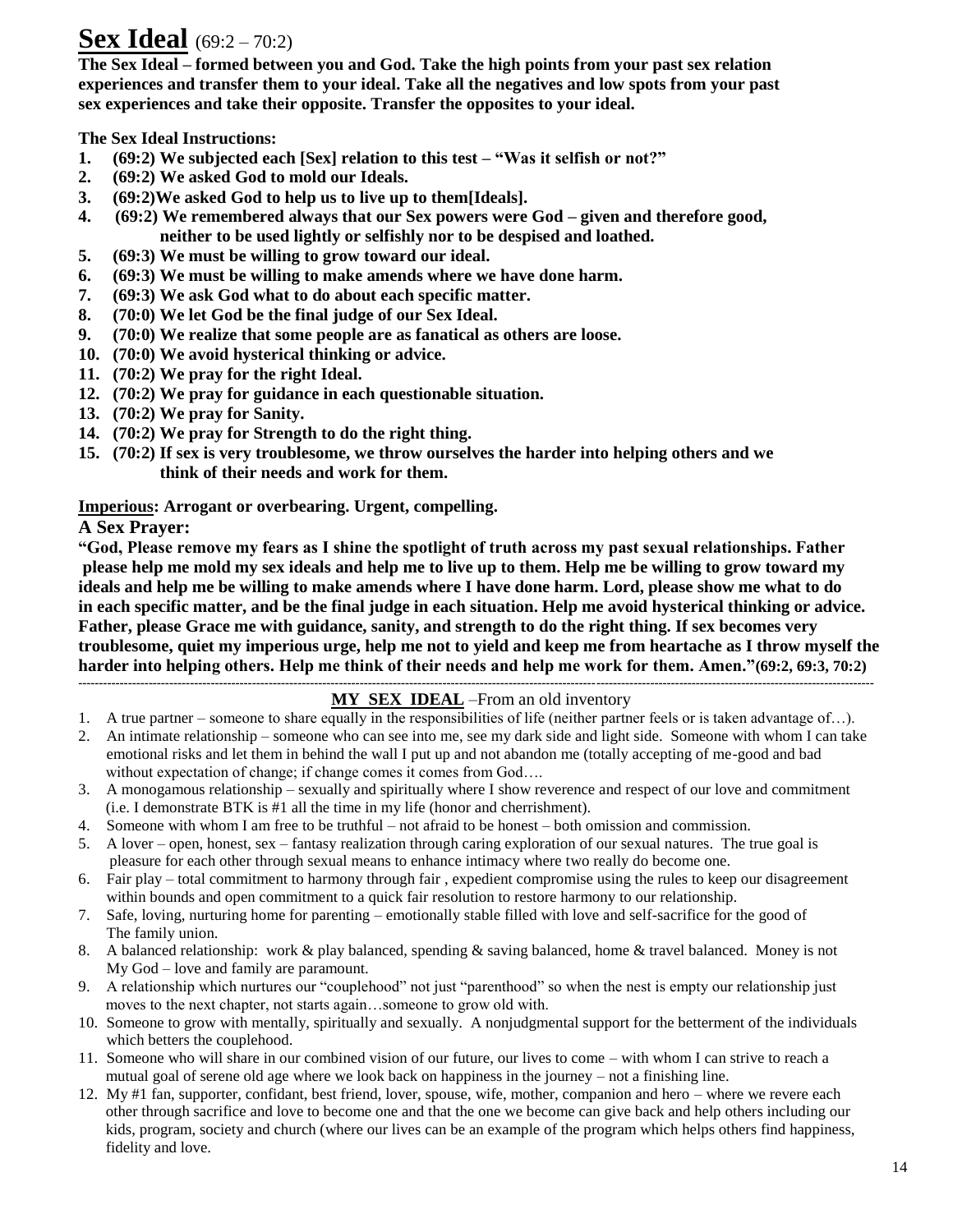### **Harms done others** (70:3 – 71:0)

**(70:3) "We have listed the people we have hurt by our conduct, and are willing to straighten out the past if we can."**

**This is where we add all the other harms to our inventory. What about the people with whom we aren't resentful, afraid of, nor did we have sex with them? This is where they go…**

**After all sex relationships are covered, check the rest of your life to see if you have other harms outstanding (ie: stealing, cheating, lying, adultery, assault, verbal abuse, damaged property etc.) to family, friends, employers, co-workers, neighbors, acquaintances etc. Write out a list of their names and the specific harm you caused to them.**

**Step Ten** (84:2-85:2)

**The 10th Step Instructions:**

- **1. (84:2) Continue to take Personal Inventory and continue to set right any New mistakes as you go along.**
- **2. (84:2) We commenced this Way of Living as we cleaned up the past [4th Step].**
- **3. (84:2) We have entered the World of the Spirit.**
- **4. (84:2) We now grow in Understanding and Effectiveness and we continue for our Lifetime.**
- **5. (84:2) Continue to Watch for Selfishness, Dishonesty, Resentment and Fear and when these Crop up, we ask God to remove them.**
- **6. (84:2) We discuss them with someone immediately.**
- **7. (84:2) We make amends quickly, if we have harmed someone.**
- **8. (84:2) We resolutely turn our thoughts to someone we can help.**
- **9. (84:2) Love and Tolerance is our Code.**
- **10. (85:1) We are not cured of alcoholism so we do not let up on our Spiritual Program of action.**
- **11. (85:1) We maintain our Spiritual Condition to receive our daily reprieve from alcoholism.**
- **12. (85:1) Every day we must carry the vision of God's will into all of our activities.**
- **13. (85:1) Think constantly "How can I best serve thee – Thy Will not mine be done." We can exercise our will power along this line all we wish. It is the proper use of the will.**
- **14. (85:1) We must go further in action. [to Step 11]**

#### **A 10th Step prayer for Growth and Effectiveness:**

**"God, please help me Watch for Selfishness, Dishonesty, Resentment and Fear. When these crop up in me, help me to immediately ask you to remove them from me and help me discuss these feelings with someone. Father, help me to quickly make amends if I have harmed anyone and help me to resolutely turn my thoughts to someone I can Help. Help me to be Loving and Tolerant of everyone today. Amen"(84:2)**

# **Step Eleven** (85:3 - 88:3)

**The 11Th Step Instructions:**

- **1. (86:1) We constructively review our day.**
- **2. (86:1) Was I resentful?**
- **3. (86:1) Was I selfish?**
- **4. (86:1) Was I dishonest?**
- **5. (86:1) Was I afraid?**
- **6. (86:1) Do I owe an apology?**
- **7. (86:1) Have I kept something to myself which should be discussed with another person at once?**
- **8. (86:1) Was I kind toward all?**
- **9. (86:1) Was I Loving toward all?**
- **10. (86:1) What could I have done better?**
- **11. (86:1) Were we (Was I) thinking of myself most of the time?**
- **12. (86:1) Were we (was I) thinking of what I could do for others?**
- **13. (86:1) Were we (was I) thinking of what I could pack into the stream of life?**
- **14. (86:1) We must be careful not to drift into worry, remorse or morbid reflection, for that would diminish our usefulness to others.**
- **15. (86:1)After making our review we ask God's forgiveness and inquire what corrective measures should be taken…**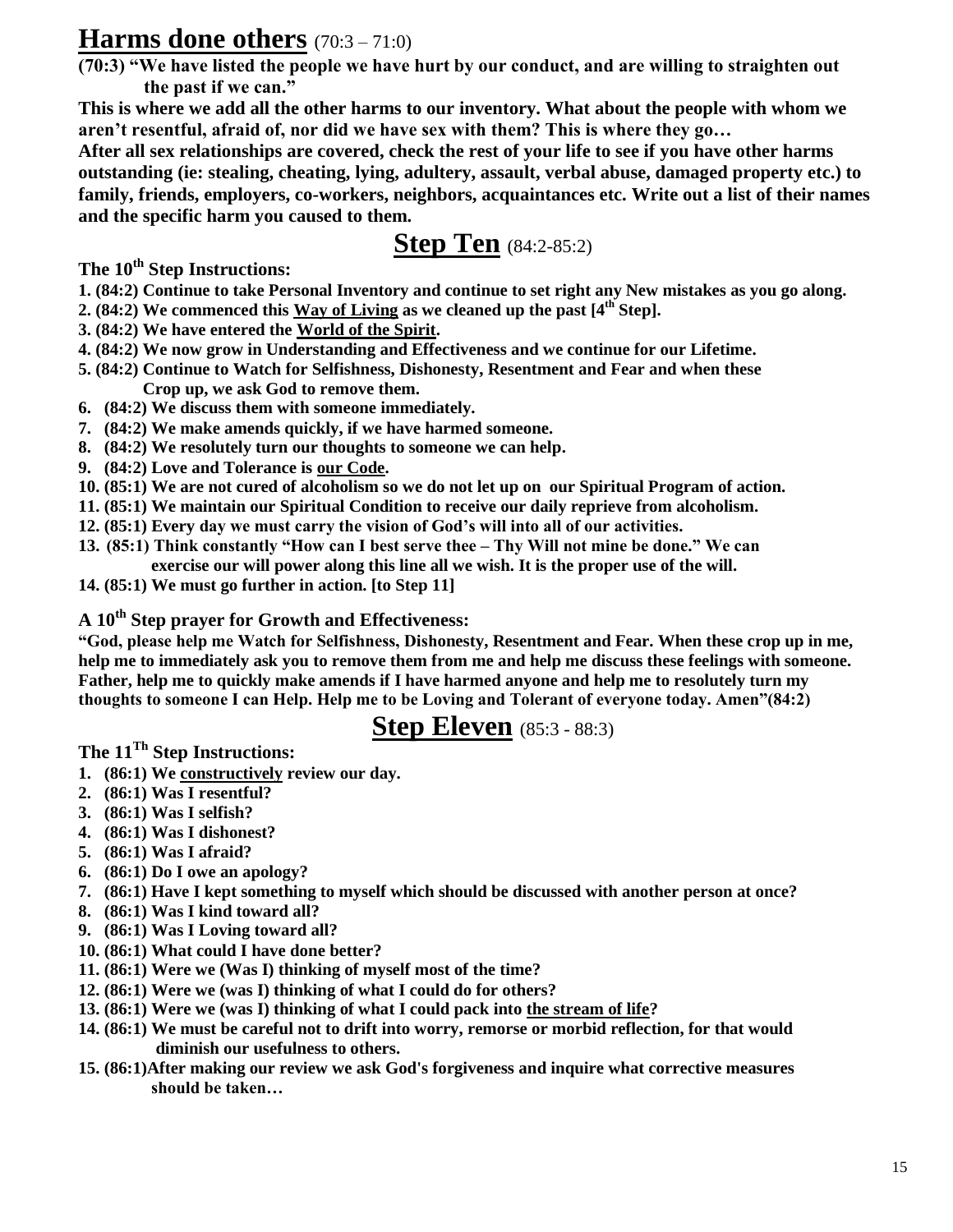#### **Principles From the Lost Chapters - "To Wives"** & **"The Family Afterwards" :**

- 1. (111:1) "You should **never be angry**"
- 2. (111:1) "**Patience**…"
- 3. (111:1) "…**Good Temper** are most necessary."
- 4. (111:4) "**Reasonableness**"
- 5. (111:4) "Be sure you are **not critical** during such a discussion."
- 6. (115:3) "…it is best **not to take sides in any argument**…"
- 7. (115:3) "Use your energies to **promote a better understanding** all around."
- 8. (116:0) "…**be careful not to be resentful**…"
- 9. (116:3) "… try to **put spiritual principles to work in every department of our lives**."
- 10. (117:2) "These workouts (with **faith** and **sincerity**) should be regarded as part of your education…"
- 11. (117:3) "…**be careful not to disagree in a resentful or critical spirit**."
- 12. (118:2, 127:0) "…**tolerance**…" (122:1) "All members of the family should meet upon the common ground of **tolerance**…"
- 13. (118:2, 122:1) "…**understanding**…"
- 14. (118:2, 122:1, 127:0) "…**love**…"
- 15. (118:2) "…**show a willingness to remedy your own defects**…"
- 16. (119:0) "When resentful thoughts come, try to **pause and count your blessings**."
- 17. (119:2) "…**cooperate**, rather than complain…"
- 18. (119:2) "…**awaken to a new sense of responsibility for others**."
- 19. (120:0) "…**think of what you can put into life** instead of how much you can take out."
- 20. (120:3) "…**place the problem, along with everything else, in God's hands**."
- 21. (124:1) "… grow by our **willingness to face and rectify errors and convert them into assets**."
- 22. (124:2) "**Cling to the thought that, in God's hands, the dark past is the greatest possession you have-the key to life and happiness for others.**"
- 23. (125:1) "We do talk about each other a great deal, but we almost invariably **temper such talk by a spirit of love and tolerance**. "
- 24. (125:2) "…**do not relate intimate experiences of another person** unless we are sure he would approve."
- 25. (127:0) "They should **be thankful**…"
- 26. (127:0) "… **spiritual understanding**."
- 27. (127:3) "…family talks will be constructive **if they can be carried on without heated argument, self-pity, self-justification or resentful criticism.**"
- 28. (128:0) "**Giving, rather than getting**, will become the guiding principle."
- 29. (131:2) "…each will have to **yield here and there** if the family is going to play an effective part in the new life."
- 30. (132:0) "**Each individual should consult his own conscience**."
- 31. (132:1) "We absolutely **insist on enjoying life**."
- 32. (132:1) "We **try not to indulge in cynicism** over the state of the nations, nor do we carry the world's troubles on our shoulders."
- 33. (132:2) "So we think **cheerfulness and laughter make for usefulness**."
- 34. (132:4) "So **let each family play together** or separately, as much as their circumstances warrant."
- 35. (133:0) "We are sure God wants us to **be happy joyous and free**."
- 36. (133:0) "**Avoid then, the deliberate manufacture of misery**, **but if trouble comes, cheerfully capitalize it as an opportunity to demonstrate His omnipotence.**"
- 37. (135:0) "…**Seeing is believing** to most families…"
- 38. (135:4) "We have three little mottoes… **First Things First Live and Let Live Easy Does It** "
- (111:2) "**Never tell [them]** (him) **what [they]** (he) **must do**…"
- (111:3) "**Do not set your heart on reforming** your [Spouse] (husband)"
- (111:4) "Let [them] (him) see that you want to **be helpful rather than critical**."
- (113:1) "**Avoid urging** [them] (him) to follow our program."
- (113:2) "Again, **you should not crowd** [them] (him.)"
- (115:1) "… you must **be on your guard not to embarrass or harm** [them] (your husband)."
- (120:1) "You need not remind [them] (him) of [their] (his) spiritual deficiency."
- (120:1) "**Cheer [them]** (him) **up and ask [them]** (him) **how you can be still more helpful**."
- (123:4) "…[they] (he) shouldn't be reproached." {to blame, condemn or criticize}
- (127:0) "Let them **praise [each others**] (his) **progress**."
- (127:2) "…**show unselfishness and love** under [your] (his) own roof."
- (131:2) "…**thoughtful consideration** [should be] given their needs."
- (130:2) "..**adopts a sane spiritual program, making a better practical use of it**."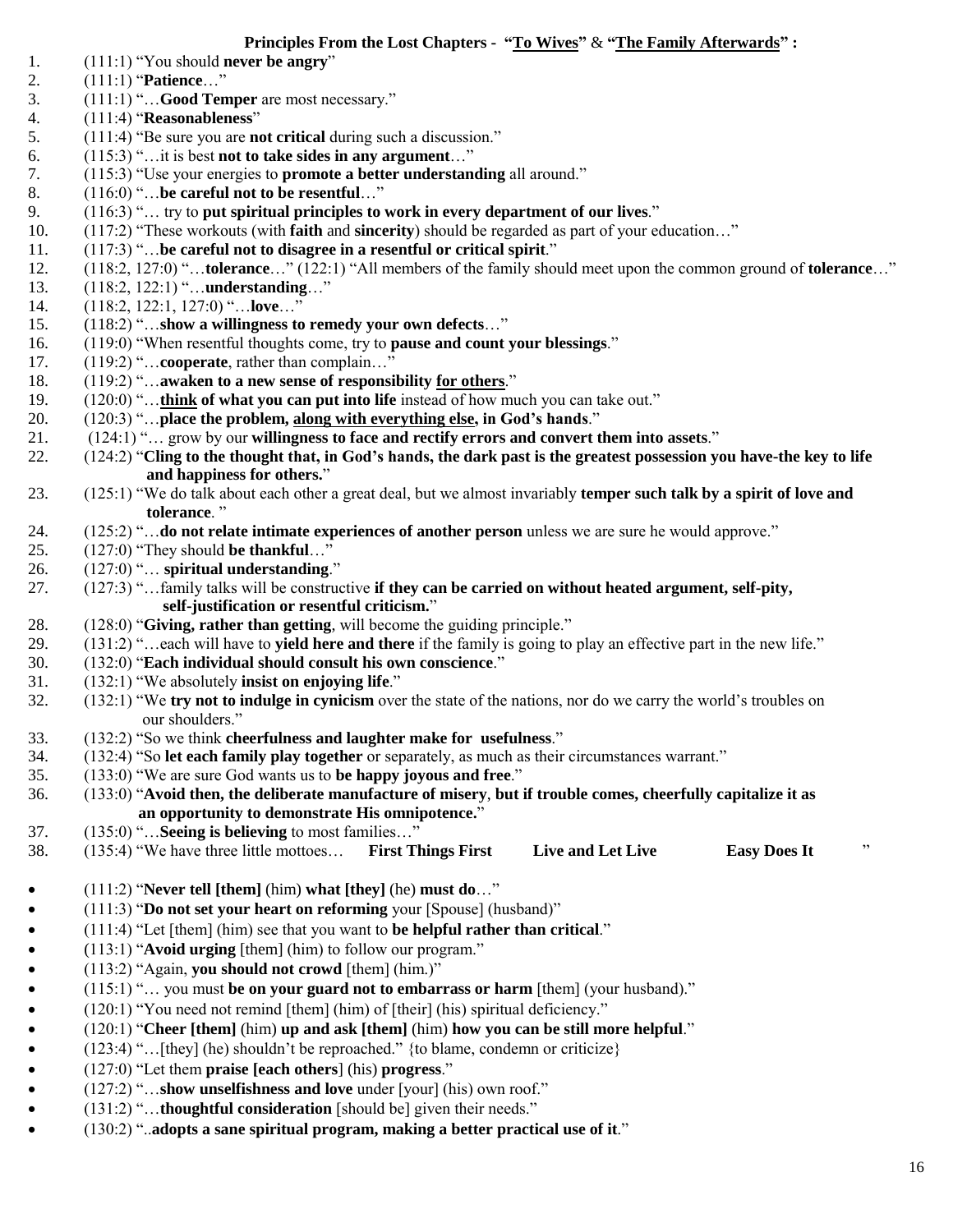#### **A Nightly Review Prayer:**

**" God, please forgive me for my failings today. I know that because of my failings, I was not able to be as effective as I could have been for you. Please forgive me and help me live thy will better tomorrow. Father, I ask you now to show me how to correct the errors I have just outlined. Guide me and direct me. Please remove my arrogance and my fear. Lord, show me how to make my relationships right and grant me the humility and strength to do thy will. Amen"(86:1)**

#### **Upon Awakening Instructions:**

- **1. (86:2) On awakening let us think about the 24 hours ahead.**
- **2. (86:2) We consider our plans for the day.**
- **3. (86:2) Before we begin we ask God to direct our thinking.**

#### **A Prayer for On Awakening:**

**"God please direct my thinking and keep my thoughts divorced from self – pity, dishonest or self-seeking motives. Lord, please keep my thought life clear from wrong motives and help me employ my mental faculties, that my thought-life might be placed on a higher plane, the plane of inspiration." (86:2)**

#### **During The Day Instructions:**

- **1. (86:3) If we are not able to determine which course to take, We ask God for inspiration, an intuitive thought or a decision.**
- **2. (86:3) We relax and take it easy.**
- **3. (86:3) We don't struggle.**
- **4. (87:1) We usually conclude the period of meditation with a prayer that we be shown all through the day what our next step is to be.**
- **5. (87:1) That we be given whatever we need to take care of our problems.**
- **6. (87:1) We ask especially for freedom from self-will and are careful to make no requests for our selves only.**
- **7. (88:2) We let God discipline us in the simple way just outlined.**

#### **An 11Th Step Morning Prayer:**

**"God, should I find myself agitated, doubtful or indecisive today, please give me inspiration, help me to have an intuitive thought or a decision about this problem I face. Father, help me not to struggle, instead, help me to relax and take it easy. Help me know what I should do and keep me mindful, that you are running the show. Lord, free me from my bondage of self. Thy will be done always." (86:3)**

#### **An 11Th Step Morning Prayer:**

**"God, please show me all through this day, what my next step is to be and please Grace me Father, with whatever I need to take care of the problems in my life today. I ask especially Lord, that you free me from the bondage of self-will, Amen."(87:1)**

### **Step Five** (72:1-75:3)

**Warnings for skipping the 5th Step:**

- **1. (72:2) We may not Overcome Drinking.**
- **2. (73:0) We will not learn Humility.**
- **3. (73:0) We will not learn Fearlessness.**
- **4. (73:0) We will not learn Honesty.**
- **5. (73:0) We will be plagued by Egoism and Fear.**
- **6. (73:4) We will not expect to Live Long.**
- **7. (73:4) We will not Live Happily.**

### **With whom do we do a 5th Step?**

- **1. (74:0) The proper appointed authority if part of your religion.**
- **2. (74:0) Someone ordained by an established religion even if you have no religious connection.**
- **3. (74:1) A Close – mouthed, Understanding Friend.**
- **4. (74:1) A Doctor or Psychologist.**
- **5. (74:1) A Family Member who will not get hurt or made unhappy by what we will disclose.**
- **6. (74:2) Someone who can keep a confidence.**
- **7. (74:2) Someone who fully understands and approves of what we are driving at; that he will not try to change our plan.**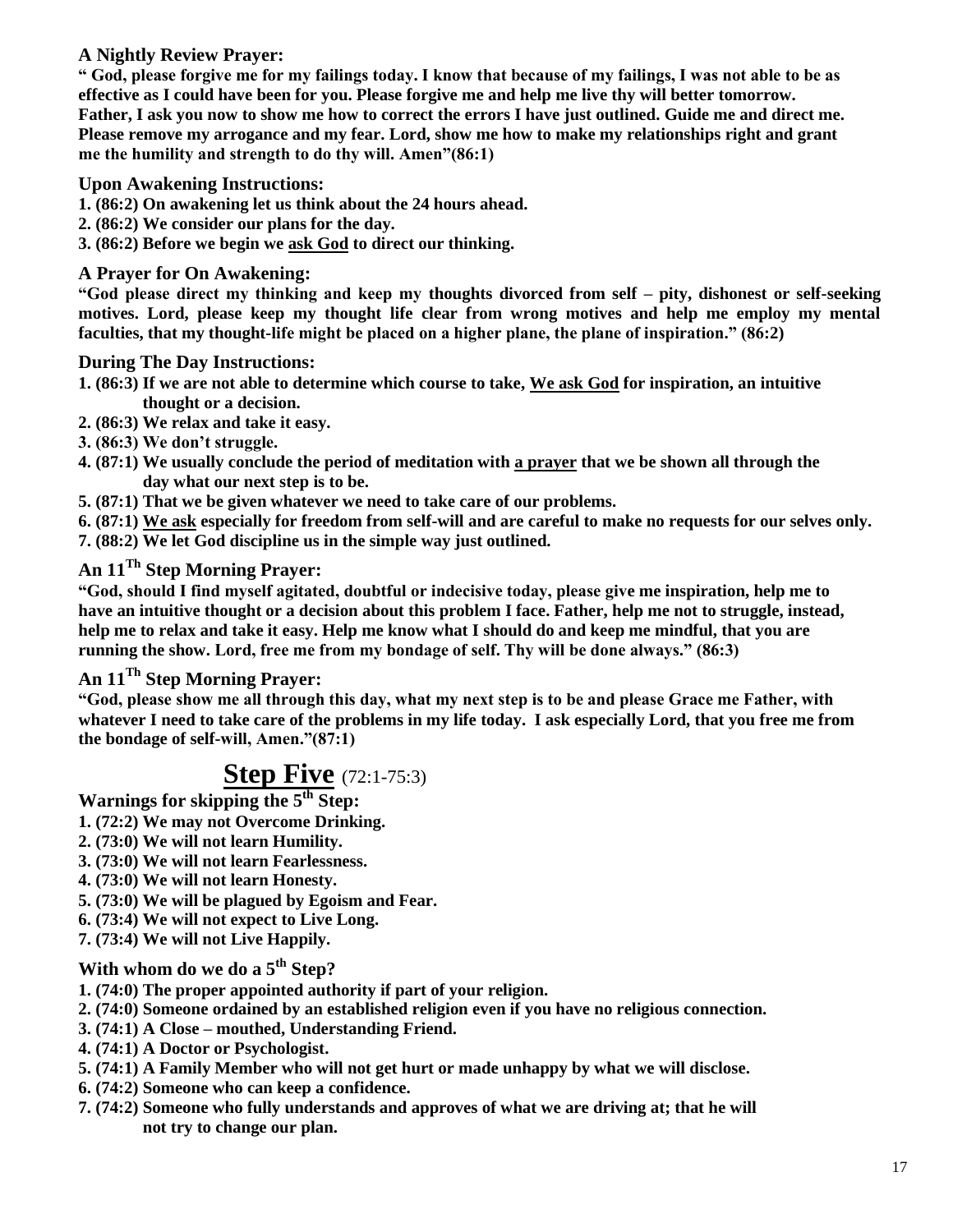#### **A Pre-Fifth Step Prayer:**

**"God, please remove my fear and help me be completely Honest in what I am about to do. Please Father, give me the Courage, Faith and Strength I need to share with this person my whole truth; especially the things I swore I'd take with me to the grave. Amen"**

**5 th Step Rule – (74:1) We must always be hard on our self, but always considerate of others.**

#### **How To 5th Step :**

- **1. (75:1) We Decide who is to hear our story.**
- **2. (75:1) We Waste no time.**
- **3. (75:1) We have a Written Inventory.**
- **4. (75:1) We are prepared for a Long Talk.**
- **5. (75:1) We Explain to our partner what we are about to do and why we have to do it.**
- **6. (75:1) Be sure he realizes that we are on a Life & death errand.**
- **7. (75:1) We Pocket your Pride and go to it.**
- **8. (75:1) We Illuminate every twist of character, every dark cranny of the past.**

#### **Returning home Instructions:**

- **1. (75:3) We find a place where we can be quiet for an hour.**
- **2. (75:3) Carefully reviewing what we have done.**
- **3. (75:3) We thank God from the bottom of our heart that we know Him better.**
- **4. (75:3) Taking this book down from our shelf we turn to the page which contains the twelve steps. (pg 59)**
- **5. (75:3) Carefully reading the first five proposals.**
- **6. (75:3) We ask if we have omitted anything, for we are building an arch through which we shall walk a free man at last.**
- **7. (75:3) Is our work solid so far?**
- **8. (75:3) Are the stones properly in place?**
- **9. (75:3) Have we skimped on the cement put into the foundation?**
- **10. (75:3) Have we tried to make mortar without sand?**

#### **A Quiet Hour Prayer:**

**"God, Thank You for giving me the strength, faith and courage I needed to get through my 5th Step. I thank you from the bottom of my heart for helping me to know you better, by showing me what has been blocking me from you. Father, please show me if I have omitted anything and help me to honestly see if my stones are properly in place or if I have skimped in any area of this work."(75:3)**

### **Step Six** (76:1)

**Sixth Step Instructions:**

- **1. (76:1) Are you now ready to let God remove from you all the things which you have admitted are objectionable?**
- **2. (76:1) Can He now take them all-every one?**
- **3. (76:1) If we still cling to something we will not let go, we ask God to help us be willing.**

### **A 6th Step prayer:**

**"God, Thank you for removing my fear and for showing me the truth about myself. Father, I need your help to become willing to let go of the things in me which continue to block me off from you. Please grant me your Grace Lord and remove these objectionable characteristics, defects and shortcomings from Amen" (76:1)** 

### Step Seven (76:2)

**(From the original manuscript (pg 28) of the Big Book) We get down on our knees and …**

**(76:2)When ready, we say something like this: "My Creator, I am now willing that you should have all of me, good and bad. I pray that you now remove from me every single defect of character which stands in the way of my usefulness to you and my fellows. Grant me strength, as I go out from here, to do your bidding. Amen."**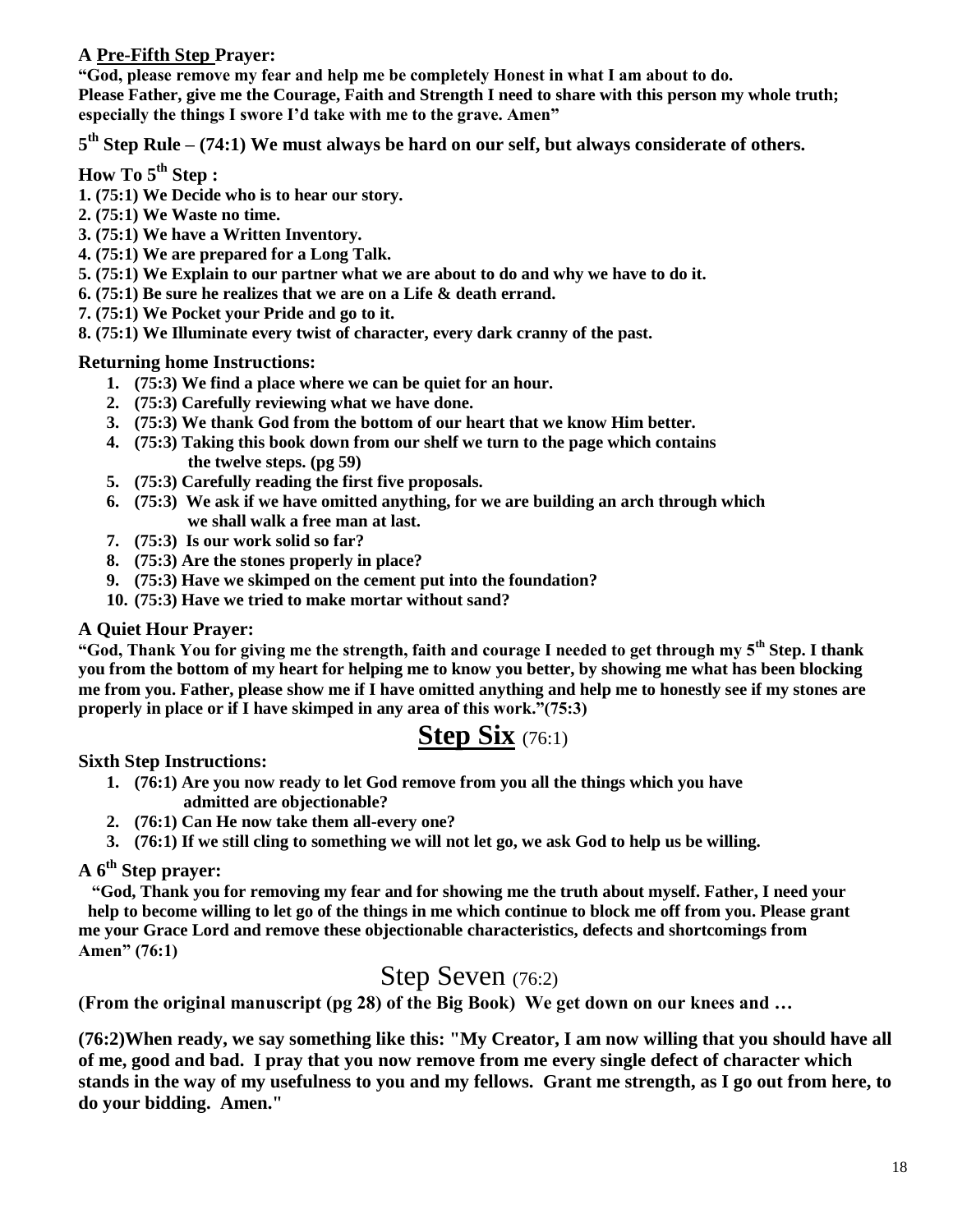| <b>Character Defect 10-10-99</b>                  | <b>Opposite of Defect</b>           |
|---------------------------------------------------|-------------------------------------|
| Selfish                                           | Unselfish/Giving/Sharing            |
| Dishonest                                         | Honest                              |
| Resentful                                         | Forgiving                           |
| Afraid/Fear                                       | Faith                               |
| Arrogant                                          | Humble                              |
| Egotistical/Egoism                                | Modest                              |
| Cocky                                             | Mild                                |
| Envy                                              | Grateful                            |
| Sloth                                             | Hard Working/Industrious            |
| Gluttony                                          | Sharing                             |
| Impatient                                         | Patient                             |
| Vengeful                                          | Loving                              |
| Hurtful                                           | Kind                                |
| Sarcastic                                         | Complimentary                       |
| Intolerant                                        | Tolerant                            |
| Hateful                                           | Forgiving                           |
| Inconsiderate                                     | Considerate                         |
| False Pride                                       | Modest                              |
| Greedy                                            | Content/Giving                      |
| Thieving                                          | Honest/Giving                       |
| Lustful                                           | Content                             |
| Angry                                             | Happy                               |
| Jealous                                           | Secure/Trusting                     |
| Procrastination                                   | Timely                              |
| Self-Seeking                                      | Charity/Helpful for others          |
| Self-Centered                                     | Selfless/Thoughtful                 |
| Self - Righteous                                  | Gracious                            |
| $\overline{\text{Self} - \text{Pity}}$            | Lenient/Positive                    |
| Self - Justification                              | Accepting                           |
| Self - Important                                  | Considerate of others               |
| $\overline{\text{Self}-\text{Condem}$ / criticism | Self - Embracing/approval           |
| Self - Harming Smoking, Over-eating               | Self Esteem - Self Love             |
| Low Self - Esteem                                 | Self-Acceptance                     |
| Suspicious                                        | Trusting                            |
| Insecure                                          | Secure/Fulfilled                    |
| Manipulative                                      | Compliant/Accepting                 |
| Abusive                                           | Caring                              |
| Conceited/Vain                                    | Unassuming                          |
| Non-Committal                                     | Definite/committal                  |
| Rationalization                                   | Acceptance/Reality                  |
| Judgmental                                        | Fair Minded/Understanding           |
| Denial/Justification                              | Agreeable/Acceptance                |
| Opinionated/Obstinate<br>Violent                  | Fair Minded                         |
| Prejudice                                         | Cuddly/Loving<br><b>Open Minded</b> |
| Controlling                                       | Retiring/Humble                     |
| Expectant                                         | Unwatchful/Accepting                |
| Paranoid                                          | Trusting                            |
| Needy                                             | Giving                              |
| People Pleasing/Fake                              | Real/True                           |
| Unloving/ Unkind                                  | Loving/Kind                         |
| Irresponsible                                     | Responsible                         |
| Perfectionist/Anal                                | Sympathetic/Easy Going              |
| Martyr/Victim                                     | Courageous/Responsible              |
| Infidelity                                        | Monogamous                          |
| Divorce                                           | Married/Committed                   |
| Enabling                                          | Tough Love                          |
| Immoral                                           | Moral/Spiritual                     |
| Pompous                                           | Modest                              |
|                                                   |                                     |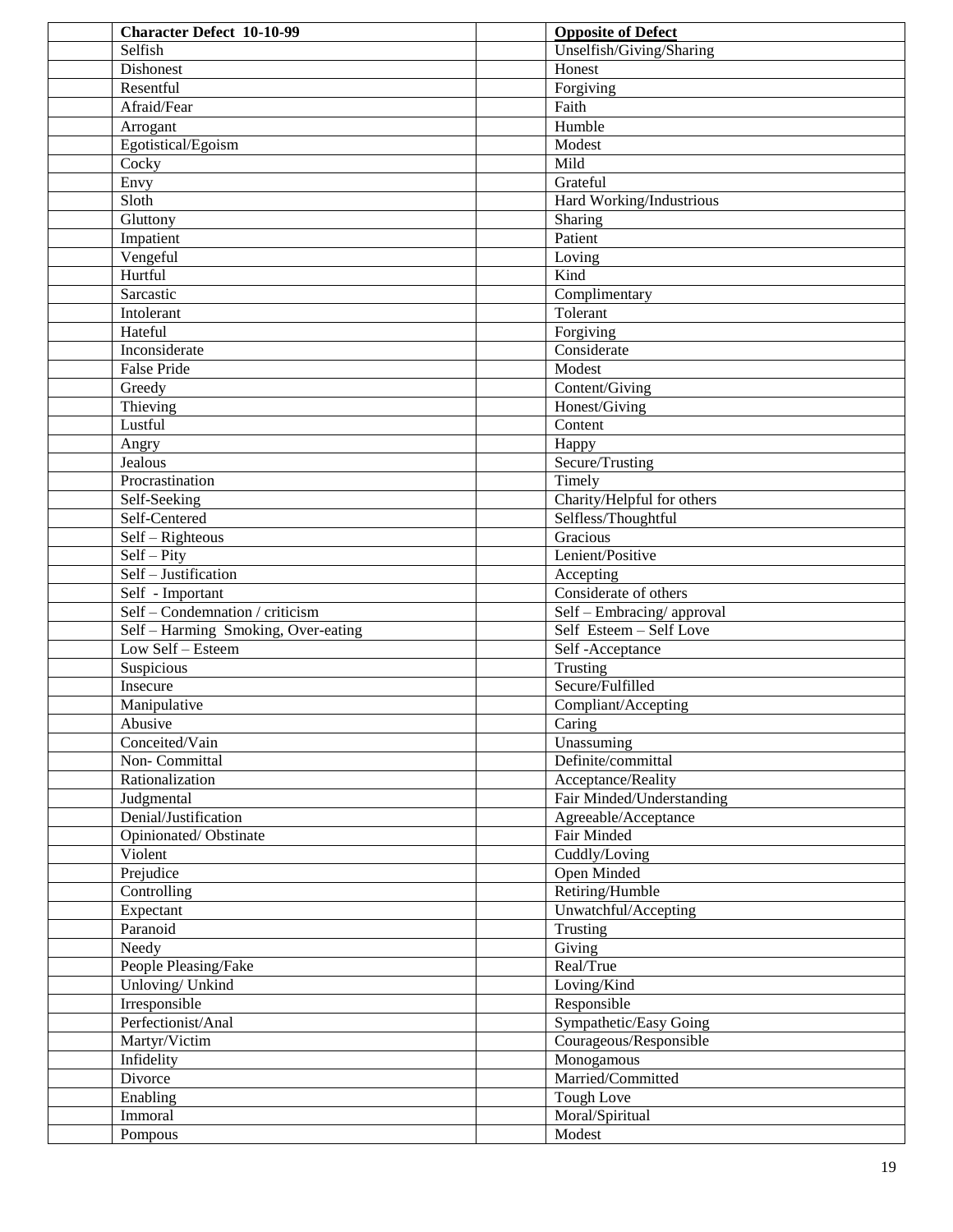#### **A Pre - Eighth Step Prayer:**

**"God, Please remove my Fears and show me your truth. Show me All the harms I have caused with my behavior. Lord, make me willing to make amends to one and all. Amen."(76:3)**

#### **An Eighth Step Meditation:**

**"God, Does my lack of willingness have anything to do with whether I will drink again?"**

### **Step eight** (76:3)

**Eighth Step Instructions:**

- **1. (76:3) We have a list of all persons we have harmed.**
- **2. (76:3) We are willing to make amends.**
- **3. (76:3) We made it [the list] when we took inventory.**
- **4. (76:3) We subjected ourselves to a drastic self-appraisal.**

**Step eight comes from our fourth step inventory. The list is compiled during the 4Th Step. During the**   $5^{\text{Th}}$ 

**step, with our sponsors, our list is expanded, reviewed and labeled (+) for willing, (-) for unwilling, and finally, each of our eighth step cards are numbered within in each category (+ or -). The numbering is done** 

**from easiest to hardest.** 

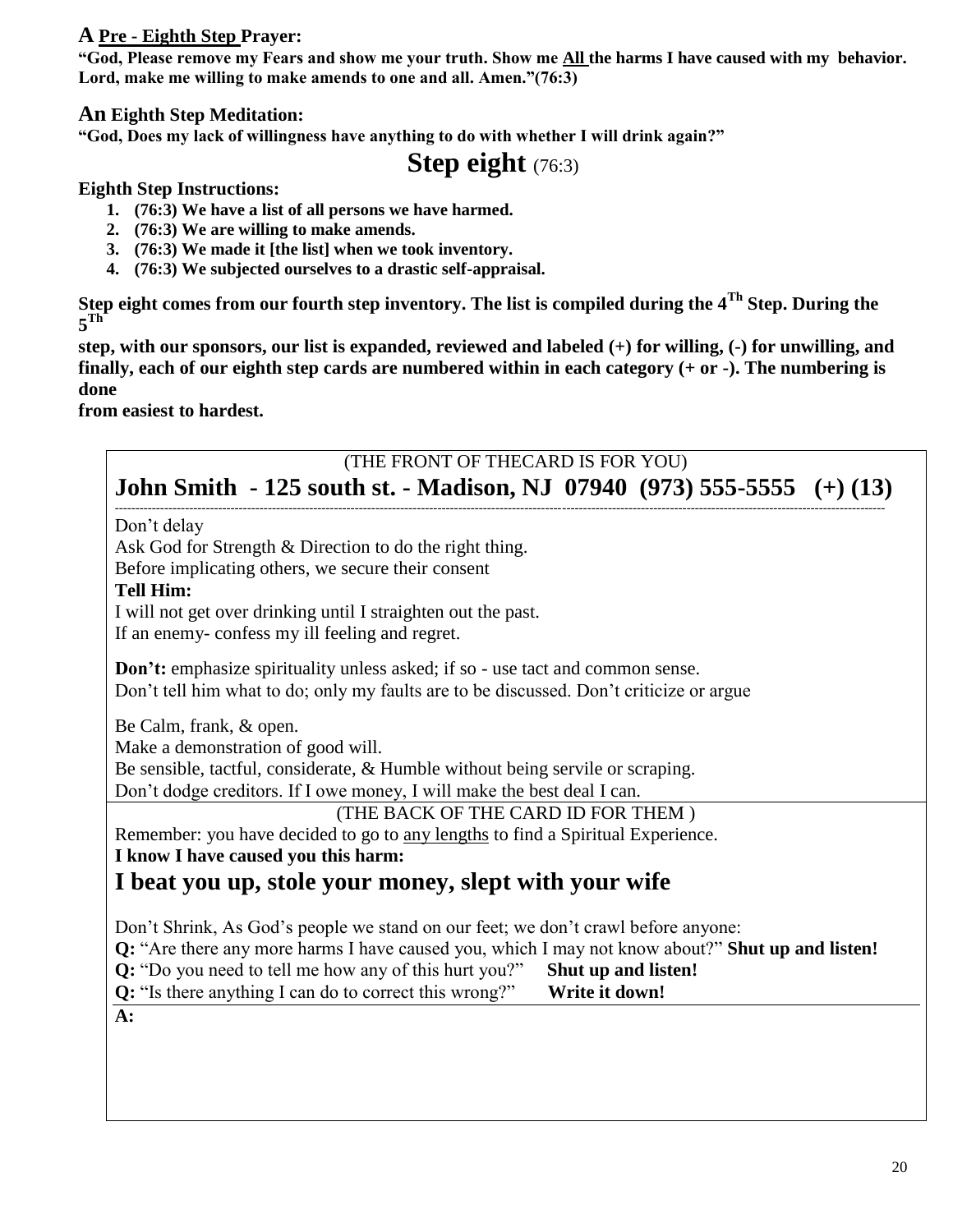**The 9th Step Instructions:**

- **1. (76:4)Do not emphasize Spiritual feature on the first approach**
- **2. (77:0) fit ourselves to be of maximum service to God and the people about us.**
- **3. (77:0) Make a demonstration of good will.**
- **4. (77:1) Don't shy away from the subject of God.**
- **5. (77:1) Be willing to announce our convictions with tact and common sense.**
- **6. (77:1) If an enemy, go to him in a helpful and forgiving Spirit, confessing our former ill feeling and expressing our regret.**
- **7. (77:2) Never criticize or argue. Simply tell him we will never get over our drinking until we have done our utmost to straighten out the past.**
- **8. (78:0) Never try telling him what he should do**
- **9. (78:0) His faults are not to be discussed. We stick ours harm**
- **10. (78:0) Our manner should be Calm, Frank and Open.**
- **11. (78:2) Don't dodge your creditors. Tell them what you are trying to do and make no bones about your drinking.**
- **12. (78:2) Arrange the best deal you can and let them know you are sorry**
- **13. (78:2) We must lose our Fear of our creditors no matter how far we have to go, for we are liable to drink if we are afraid to face them.**
- **14. (79:1) Remind yourself that you have decided to go to any lengths to find a Spiritual Experience.**
- **15. (79:1) Ask God for the Strength and Direction to do the right thing, no matter what the personal consequences may be. We are willing. We have to be.**
- **16. (79:1) We must not shrink at anything.**
- **17. (79:2) If other people are involved, we are not to be a hasty or foolish martyr who would sacrifice others to save himself from the alcoholic pit.**
- **18. (80:1) Before taking drastic action which might implicate other people, we secure their consent.**
- **19. (80:1) If we have permission, consulted others [sponsor], Asked God to help and a drastic step is indicated, We must not shrink.**
- **20. (83:3) Some people can't be seen [deceased included] – We send them an honest letter.**
- **21. (83:3) We don't delay if it can be avoided.**
- **22. (83:3) Be Sensible, Tactful, Considerate and Humble without being servile or scraping. As God's people we stand on our feet; we don't crawl before anyone.**

#### **Armed with our cards we start making appointments and we make our amends.**

#### **Our Experience has proven:**

- 1. The general rule is **"always make amends face to face if at all possible".**
- 2. Before making any amend, **always run the amend past a sponsor**. This keeps you from having ulterior motives and ensures you will not inadvertently hurt anyone with the amend.
- 3. **Pray** for strength and direction to do the right thing, no matter what the personal consequences may be.
- 4. **(76:3)We go out to our fellows**.
- 5. **(76:3) Repair the damage done in the past**.
- 6. **(76:3)We attempt to sweep away the debris which has accumulated out of our effort to live on self-will and run the show ourselves**.
- 7. **(76:3) If we haven't the will to do this, we ask until it comes. Remember it was agreed at the beginning** *we would go to any lengths for victory over alcohol.*

#### **A 9th Step Prayer :**

**"God, with regard to this amend, please remove my Fear and give me the strength, courage and direction to do the right thing, no matter what the personal consequences may be. Amen"(79:1)**

**An Ninth Step Meditation:**

**"Dear God, please show me if finishing my amends has anything to do with my drinking again or not…"**

**With our family we have ongoing amends which require daily attention and prayer.** 

**A 9th Step prayer for the Spouse:**

**"God, please show me how to make amends to my Spouse. Father , Help me to keep my Spouse's happiness Uppermost in my mind as I try, with your Grace, to make this relationship right. Amen" (82:1)**

**A 9Th Step Prayer for the Family:**

**"God, please show me how to find the way of Patience, Tolerance, Kindness and Love in my heart, my Mind and my**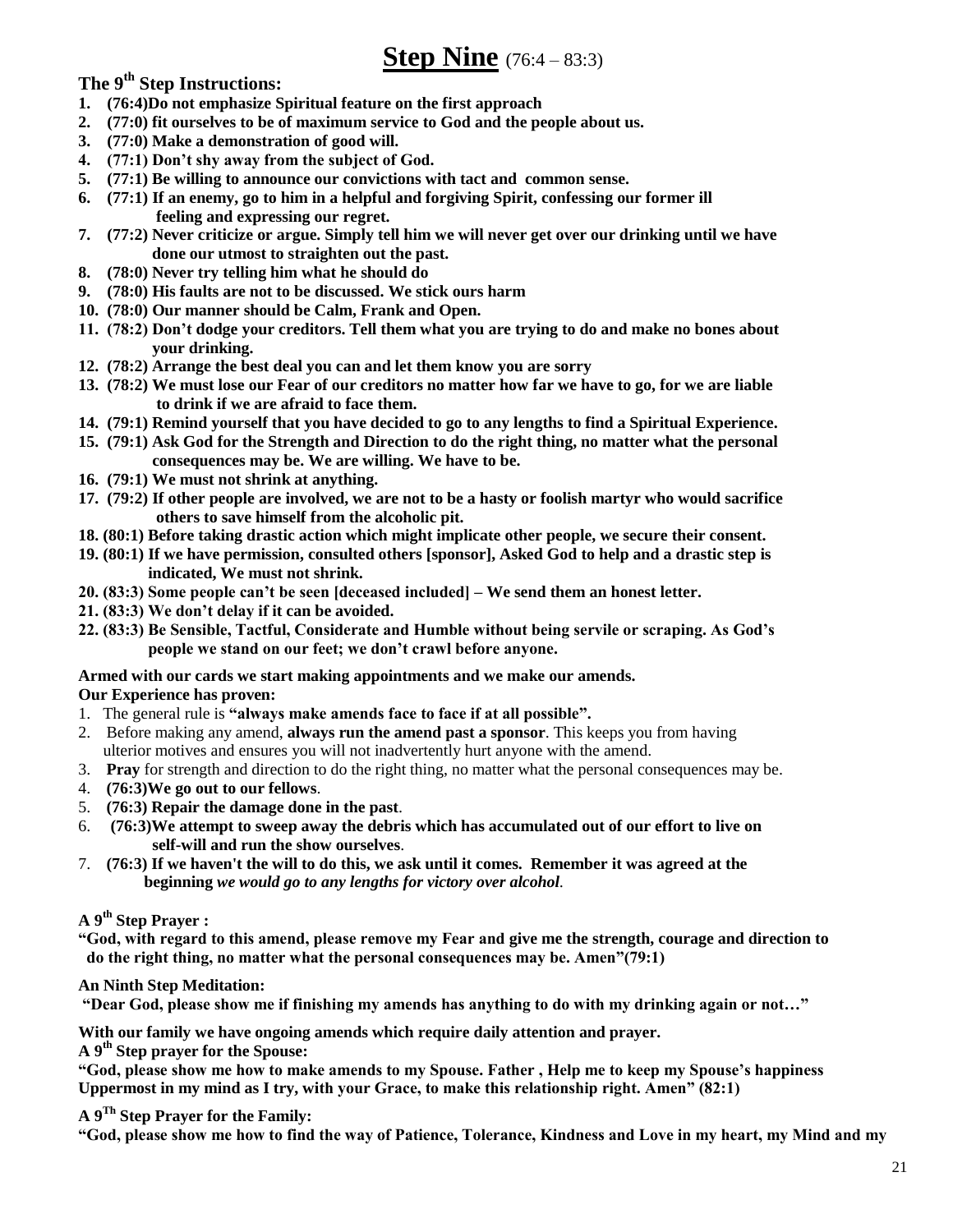**Soul. Lord, show me how to demonstrate these principles to my family and all those about me. Amen." (83:1)**

# **Step Twelve** (89:1 –103:3)

**Practical experience shows that nothing will so much insure immunity from drinking as intensive work with other alcoholics. It works when other activities fail. (89:1) and**

**Helping others is the foundation stone of your recovery. (97:1) Therefore, Step twelve is of vital importance to long term sobriety. Not to mention the A.A. creed:**

- **"I am responsible… when anyone, anywhere, reaches out for help,**
- **I want the hand of A.A. always to be there. And for that:**
- **I am responsible."**

**How to do a 12 Step Call [First Call]:**

- **1. (90:1) If he doesn't want to stop drinking, don't waste your time persuading him or his family. You may spoil latter opportunity.**
- **2. (90:1) Find out all you can about him. Talk to the person most interested in him.**
- **3. (90:3) Wait until he goes on a binge. But, don't deal with him if he is very drunk. Wait for the end of a spree.**
- **4. (90:3) Let family or friend ask him "do you want to quit for good and will you go to any extremes to do so?"**
- **5. (90:3) You should be described to him as someone who needs him as part their own recovery & who would be glad to talk, if he wants to.**
- **6. (90:4) If he doesn't want to see you, never force yourself upon him. Nor should his family plead with him to see you.**
- **7. (90:4) The family should not tell him much about you. In fact it is better to approach through a doctor or institution.**
- **8. (91:1) If he needs hospitalization [Detox] he should have it.**
- **9. (91:2) Leave the family out of the first discussion.**
- **10. (91:2) Call on him while he is still jittery. & depressed.**
- **11. (91:3) See your man alone, if possible.**
- **12. (89:3) Don't start out as an evangelist.**
- **13. (89:3) To be helpful is our only aim [nothing else]**
- **14. (89:3) Cooperate; never criticize.**
- **15. (91:3) At first engage in general conversation.**
- **16. (91:3) After a while, turn the talk back to some phase of his drinking.**
- **17. (91:3) Tell him enough about your drinking habits, symptoms and experience to encourage him to speak of himself.**
- **18. (91:3) Let him talk if he wants to.**
- **19. (91:3) If he doesn't want to talk give him a sketch of your drinking career up to the time you quit. Say nothing for the moment as to how it was accomplished.**
- **20. (91:3) If he is in a serious mood, dwell on the troubles liquor caused you. But, be careful not to moralize or lecture.**
- **21. (91:3) If the mood is light, tell him humorous stories of your escapades and get him to tell some of his.**
- **22. (91:4) When he sees you know all about the drinking game, describe yourself as an alcoholic.**
- **23. (92:0) Share how baffled you were, how you learned you were sick and the struggles that led to you stopping.**
- **24. (92:0) Show him the mental twists which leads to the first drink of a spree.**
- **25. (92:1) If you are satisfied he is a real alcoholic, begin to dwell on the hopeless feature of the malady.**
- **26. (92:1) Show him how the mental condition [denial] prevents normal functioning of the will power.**
- **27. (92:1) Don't yet talk of the Big Book.**
- **28. (92:1) Be careful not to brand him an alcoholic, let him draw his own conclusion.**
- **29. (92:1) If he maintains he can control his drinking, tell him maybe he can if he is not too alcoholic. But, insist if he is seriously afflicted, there is little chance he will recover by himself.**
- **30. (92:2)Talk of alcoholism as an fatal illness which encompasses the body and the mind.**
- **31. (92:2) Keep him focused on your experience. You can talk about the doom & hopelessness of alcoholism because you offer a solution.**
- **32. (93:0) Tell him exactly what happened to you.**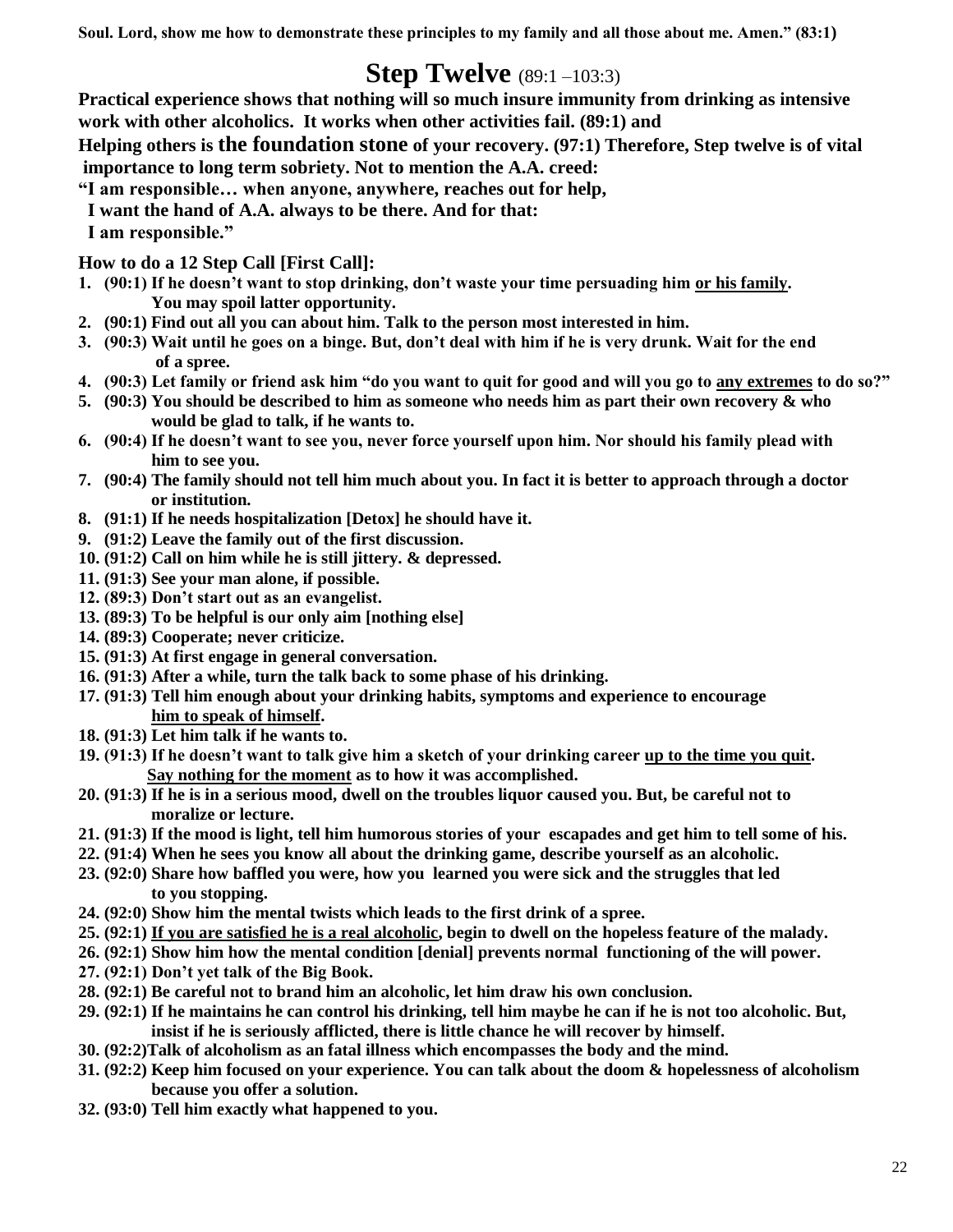- **33. (93:0) Stress the Spiritual feature freely, make it emphatic that he does not have to agree with your conception of God. The main thing is that he be willing to believe in a Power Greater than himself and that he live by Spiritual Principles.**
- **34. (93:1) Don't raise theological issues, no matter what your own convictions are.**
- **35. (93:2) Let him see you aren't there to instruct him in religion**
- **36. (93:2) Draw his attention to the fact that no matter how deep his faith and knowledge, he could not have applied it or he would not drink.**
- **37. (94:1) Outline the program of action.**
- **38. (94:1) Explain how you made a self-appraisal [4The Step], how you straightened out your past & why you are endeavoring to be helpful to him.**
- **39. (94:1) Make it plain he is under no obligation to you.**
- **40. (94:1) Suggest how important it is he place others welfare ahead of his own.**
- **41. (94:1) Make it clear he is not under pressure & he doesn't have to see you again if he doesn't want to.**
- **42. (94:1) The more hopeless he feels, the better.**
- **43. (94:2) Tell him you once felt as he does, but doubt you could have made much progress without taking action.**
- **44. (94:2) Tell him about the Fellowship of Alcoholics Anonymous.**
- **45. (94:2) Lend him your copy of this book.**
- **46. (95:1) Do not wear out your welcome.**
- **47. (95:1) It is better not to proceed at once.**
- **48. (95:1) Do not exhibit a passion for crusade or reform.**
- **49. (95:1) Never talk down from a moral or Spiritual hilltop.**
- **50. (95:1) Simply lay out the kit of Spiritual tools for his inspection.**
- **51. (95:1) Offer him friendship & fellowship.**
- **52. (95:1) Tell him that if he wants to get well, you will do anything to help.**
- **53. (95:3) If he is sincerely interested & wants to see you again, ask him to read this book in the interval.**
- **54. (95:3) He must decide for himself whether he wants to go on**
- **55. (95:3) He must not be pushed or prodded by you or others.**
- **56. (95:3) The desire to find God must come from within.**
- **57. (95:4) If he thinks he can do the job some other way, encourage him to follow his own conscience.**
- **58. (95:4) Point out that all alcoholics have much in common and that in any case, we want to be friendly.**
- **59. (95:4) Let it go at that.**
- **60. (96:1) Search out another alcoholic and try again.**

**On your second visit to the man…**

**Ask him (96:2) "Have you read the Big Book?"**

**Tell him what you have & briefly explain what the steps require. [ie:4th Step, 5Th step, Pay the money back, Find God, 12 Step etc.]**

**(58:2) Do you want what I have?**

**(96:2) Are you prepared to go through with the rest of the program?**

**(58:2) " Are you willing to go to any length to get what I have?"**

#### **The Second Visit to the man:**

- **1. (96:2) He has read this volume.**
- **2. (96:2) He is prepared to go through with the Twelve Steps.**
- **3. (96:2) Let him know you are available if he wishes to make a decision [Step3] and tell his story [ Step 5] but, do not insist upon it.**
- **4. (97:3) If the alcoholic does not respond, you should continue to be friendly to the family.**
- **5. (97:3) The family should be offered your way of life.**
- **6. (98:2) Burn the idea into the consciousness of every man that he can get well regardless of anyone. The only condition is that he trust God and clean house.**
- **7. (99:3) Remind the prospect that his recovery is not dependant upon people. It is dependant upon his relationship with God.**
- **8. (100:2) Take care not to participate in their quarrels.**
- **9. (103:1) Be careful never to show intolerance or hatred of drinking as an institution.**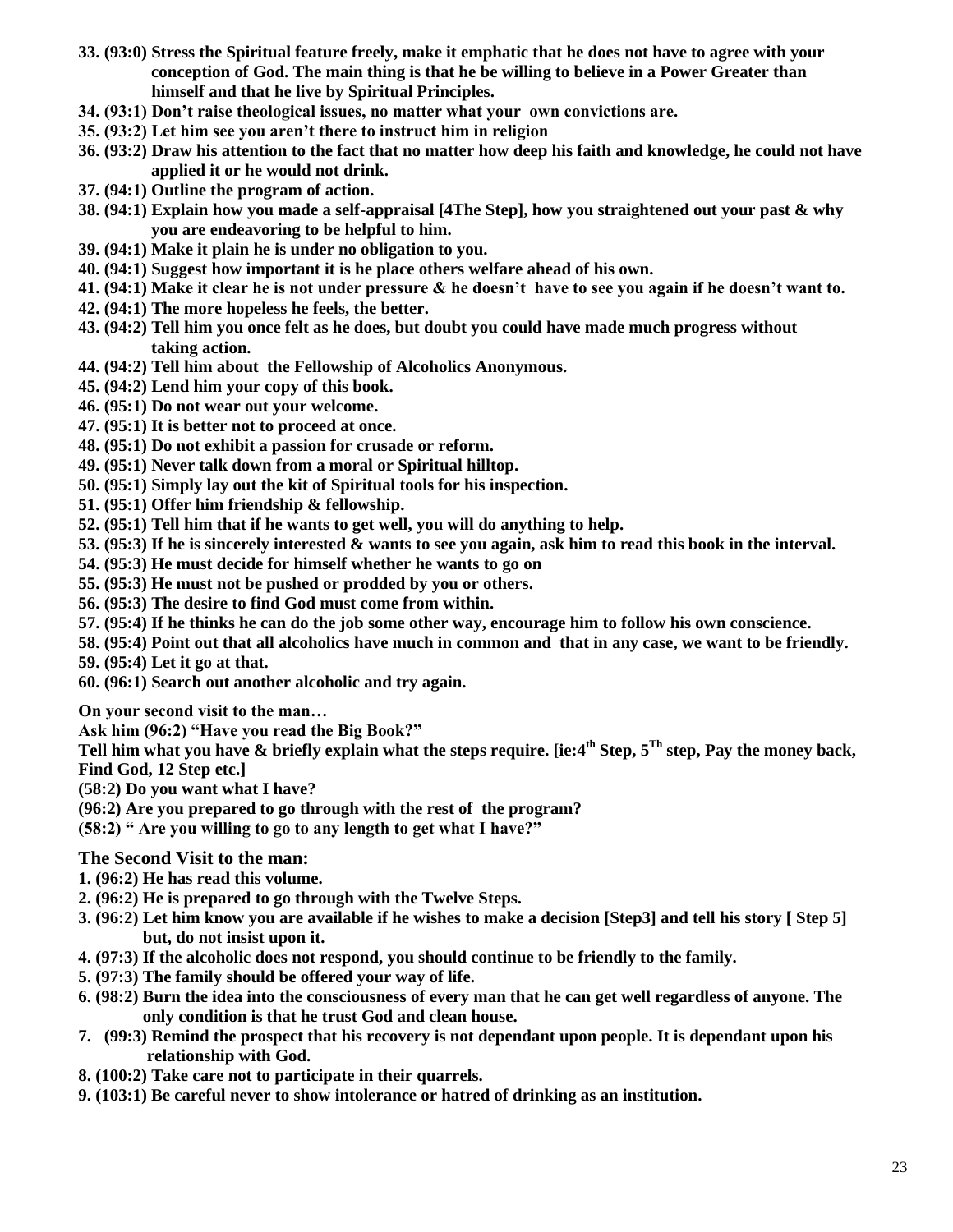**Here is my own personal experience…**

**When is a 12 step call successful? … If you don't get drunk on the call – it's a success! What to Do and What to Bring on a 12 Step Call:**

- **A. Ask God to direct your actions and the outcome of the 12 step call.**
- **B. Always bring Another person! We always go in pairs. Never try to go it alone, it's part of the 'We" in A.A., and it is safer that way. One person is the Twelve Stepper and the other is The Safety.**
- **C. Be prepared for anything!**
- **D. Take along booze [to prevent seizures or D.T.'s], A Big Book [for him to read before second meeting], A meeting book, Water, Big Plastic Garbage Bags, Wipes and Paper Towels [they always get sick], Candy, Orange or Grapefruit Juice**

 **[they need sugar to replace what was in the booze], Honey[to sweeten the drinks so they will drink it] and Sauerkraut** 

 **[if they can't keep anything Down, pour off the juice in a glass and add lots of honey and it usually does the trick! Don't** 

 **tell them what it is though, just that it will settle their stomach and nerves. Plus it's got minerals too!].**

#### **A 12 Step Call Overview:**

- **1. (12:1) We need to become "A Living Example" and carry the true message to the alcoholic who still suffers**.
- **2. (18:4) "The ex-problem drinker who has found this solution, who is properly armed with the facts about himself, can generally win the confidence of another alcoholic in a few hours. Until such an understanding is reached, little or nothing can be accomplished."**
- **3. (97:1) Helping others is The Foundation Stone of Recovery.**
- **4. (97:1) Never avoid these responsibilities, but be sure you are doing the right thing if you assume them.**
- **5. (97:1) A kindly act once in a while isn't enough.**
- **6. (97:1) You have to act the Good Samaritan every day.**
- **7. (100:1) Both you & the new man must walk day by day in the path of Spiritual Progress.**
- **8. (100:4) Assuming you are Spiritually fit, you can do all sorts of thing alcoholics are not supposed to do.**
- *9.* **(101:3) Our rule is not to avoid a place where there is drinking** *if we have a legitimate reason* *for being there.*
- **10. (102:0) Be sure you are on solid Spiritual ground before you start and that your motive in going is thoroughly good.**
- **11. (102:0) Do not think of what you will get out of the occasion. Think of what you can bring to it.**
- **12. (102:0) If you are shaky, work with another alcoholic instead.**
- **13. (102:2) Your job is to be at the place where you may be of maximum helpfulness to others.**
- **14. (102:2) Do not hesitate to visit the most sordid spot on earth on such an errand.**
- **15. (102:2) Keep on the firing line of life with these motives and God will keep you unharmed.**
- **16. (103:3) After all, our problems were of our own making. Bottles were only a symbol. Besides, we** *have stopped fighting anybody or anything. We have to!*

**Remember in A.A. we have…**

#### **A Declaration of Unity**

 **This we owe to A.A.'s future: To place our common welfare first; To keep our fellowship united. For on A.A. unity depend our lives, And the lives of those to come.**

**"Show The Way" …**

**I would rather see a sermon - than to hear one, any day. I would rather one walk with me - than merely tell the way.**

**For the eye is a better pupil - more willing than the ear. Fine council is confusing - but example is always clear.**

**I can soon learn to do it - if you let me see it done. I can watch your hands in action - but your tongue, too fast may run.**

**And the best of all the preachers - are the men who live their creed. For seeing good in action - is what everybody needs.**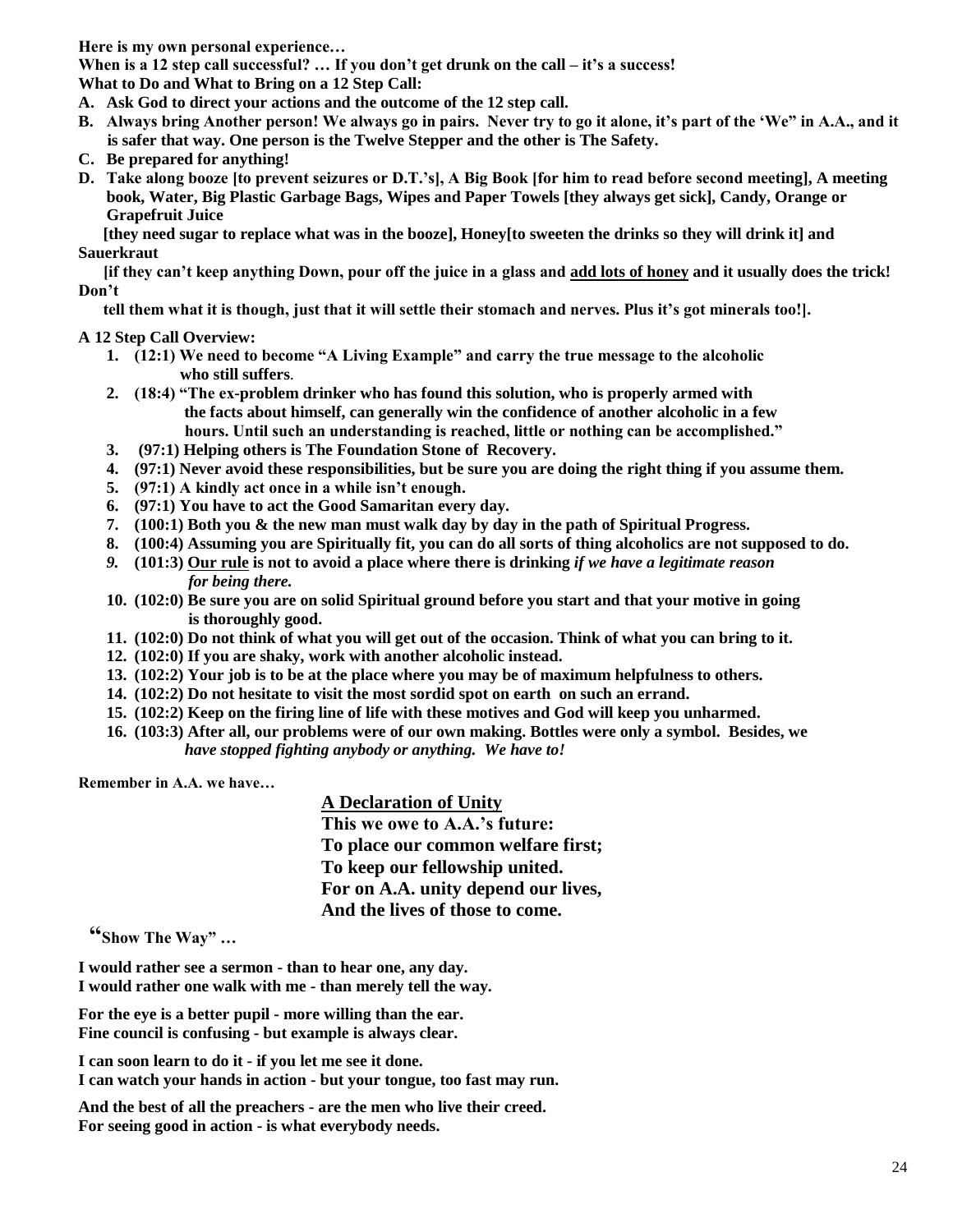#### **I may misunderstand you - in the high advise you give. But there is no misunderstanding - in how you act and how you live.**

**The Vision from "A Vision For You"**

- **The Hideous Four Horsemen**-(151:2) "Terror, Bewilderment, Frustration, Despair.
- (85:1) Every day is a day when **we must carry the vision of God's will into all of our activities**. "**How can I best serve**

 **Thee** - Thy will (not mine) be done." **These are thoughts which must go with us constantly**. We can exercise our will

power **along this line** all we wish. It is the proper use of the will."

1. (152:2) "…I know I must get along without liquor, but how can I? Have you a sufficient substitute? Yes, there is a substitute

 and it is vastly more than that. It is a fellowship in Alcoholics Anonymous. *There you will find release from care, boredom and*

 *worry. Your imagination will be fired. Life will mean something at last. The most satisfactory years of your existence lie ahead.*

 *Thus we find the fellowship, and so will you.*"

2. (152:4) "…*Among them* [fellows of A.A.] *you make lifelong friends. You will be bound to them with a new and wonderful ties, for you will both escape disaster together and you will commence shoulder to shoulder your common journey. Then you will know*

 *what it means to give of yourself that others may survive and rediscover life*…"

- 3. (153:1) "…*The practical answer is that since these things have happened among us, they can happen with you.* Should you wish them above all else, and be willing to make use of our experience, we are sure they will come."
- 4. (159:2) "Though they knew they must help other alcoholics if they would remain sober, that motive became secondary. It was transcended by the happiness they found in giving themselves for others. They shared their homes, their slender resources, and gladly devoted their spare hours to fellow-sufferers. They were willing, by day or night, to place a new man in the hospital and visit him afterward…."
- 5. (159:2) "...they made an effort to bring the man's family into a spiritual way of living, thus relieving much worry and suffering."
- 6. (159:3) "Seeing much of each other, scarce an evening passed that someone's home did not shelter a little gathering of men and women, happy in their release, and constantly thinking how they might present their discovery to some newcomer."
- 7. (159:3) "…it became customary to set apart one night a week for a meeting to be attended by anyone or everyone interested in a spiritual way of life. Aside from fellowship and sociability, the prime objective was to provide a time and place where new

people might bring their problems."

- 8. (160:3) "The very **practical approach** to his problems, **the absence of intolerance of any kind**, the **informality**, the **genuine democracy**, the **uncanny understanding** which these people had were irresistible."
- 9. (161:0) "**They had visioned the Great Reality-their loving and All Powerful Creator**."
- 10. (161:2) "But life among Alcoholics Anonymous is more than attending gatherings and visiting hospitals. Cleaning up old scrapes, helping to settle family differences, explaining the disinherited son to his irate parents, lending money and securing jobs for each other, when justified-these are everyday occurrences."
- 11. (161:2) "*No one is too discredited or has sunk too low to be welcomed cordially-if he means business*."
- 12. (161:2) "Being wrecked in the same vessel, **being restored and united under one God, with hearts and minds attuned to the welfare of others**…. "
- 13. (161:2) "...the things which matter so much to some people [Social distinctions, petty rivalries and jealousies] no longer signify much...."
- 14. (162:3) "Thus we grow. And so can you, though you be but one man with this book in your hand. We believe and hope it contains all you will need to begin."
- 15. (163:1) "You forget that you have just now tapped a source of power much greater than yourself. To duplicate, with such backing, what we have accomplished is only a matter of **willingness, patience and labor**."
- 16. (163:4) "…but if our experience is a criterion, more than half of those approached will become fellows of Alcoholics Anonymous."
- 17. (163:4) "When a few men in this city have found themselves, and have discovered the joy of helping others to face life again,

there will be no stopping them until everyone in that town has had his opportunity to recover-if he can and will.."

- 18. (164:1) "…so you must remember that **your real reliance is always upon Him**. He will show you how to create the fellowship you crave."
- 19. (164:2) "**God will constantly disclose more to you and to us**."